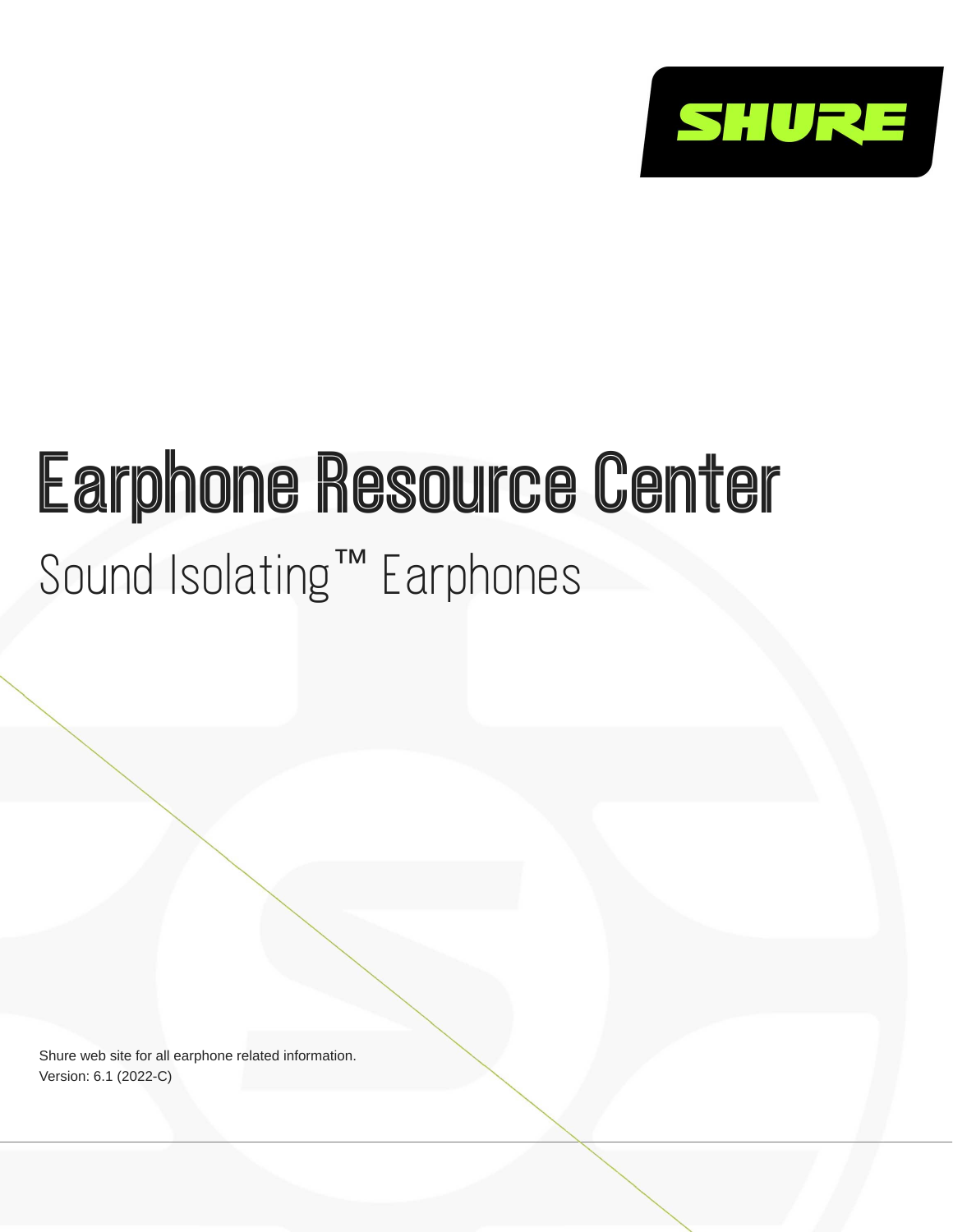## Table of Contents

| Earphone Resource Center Sound Isolating™ Ear- |   |
|------------------------------------------------|---|
| phones                                         | 3 |
| <b>SAFETY PRECAUTIONS</b>                      | 3 |
| WARNING FOR ALL EARPHONES!                     | 3 |
| SAFETY PRECAUTIONS                             | 3 |
| <b>WARNING</b>                                 | 3 |
| <b>CAUTION</b>                                 | 3 |
| <b>IMPORTANT SAFETY INSTRUCTIONS</b>           | 4 |
| For Products That Use Bluetooth                | 4 |
| Information to the user                        | 5 |
|                                                | 6 |
|                                                | 6 |
|                                                | 6 |
| Sound Isolating™ Earphones                     | 6 |
| Detachable Cable                               | 6 |
| <b>Using Earphones</b>                         | 6 |
| Choosing a Sleeve                              | 7 |
| Inserting the Earphones                        | 7 |
| <b>Changing Sleeves</b>                        | 8 |
|                                                | 8 |
| Removing the Earphones                         | 8 |
|                                                | 8 |
| <b>Maintenance and Cleaning</b>                | 9 |
| Cleaning the Earphone Nozzle                   | 9 |
|                                                | 9 |
| <b>Shure Bluetooth® Earphones</b>              | 9 |
|                                                | 9 |

| <b>Bluetooth Pairing</b>                                      | 9  |
|---------------------------------------------------------------|----|
| Pairing Multiple Bluetooth Devices                            | 10 |
| Pairing Bluetooth Device to a PC                              | 10 |
| <b>Bluetooth Accessory Quick Start Guides</b>                 | 10 |
| <b>Charging the Earphones</b>                                 | 10 |
| <b>BT1 FAQ</b>                                                | 11 |
| Remote + Mic, Telephony, Voice Command and In-App<br>use      | 11 |
| Battery, Durability, Range and Charging                       | 12 |
| Use with SE Earphones                                         | 13 |
| <b>BT2 FAQ</b>                                                | 14 |
| Remote + Mic, Telephony, Voice Command and In-App<br>use      | 14 |
| Battery, Durability, Range and Charging                       | 15 |
| Use with SE Earphones                                         | 15 |
| Accessories                                                   | 16 |
| Accessory Cables for Mobile Devices Quick Start Guides 1<br>6 |    |
| In North America:                                             | 16 |
| <b>Specifications</b>                                         | 17 |
| <b>Bluetooth Specifications</b>                               | 18 |
| <b>Battery Specifications</b>                                 | 20 |
| <b>Headphone Amplifier Specifications</b>                     | 21 |
| <b>Certifications</b>                                         | 21 |
| <b>LIMITED WARRANTY</b>                                       | 23 |
| FOR ORIGINAL PURCHASES IN AUSTRALIA ONLY                      | 23 |
| Service and Repair Information                                | 24 |
| <b>Service Centers</b>                                        | 24 |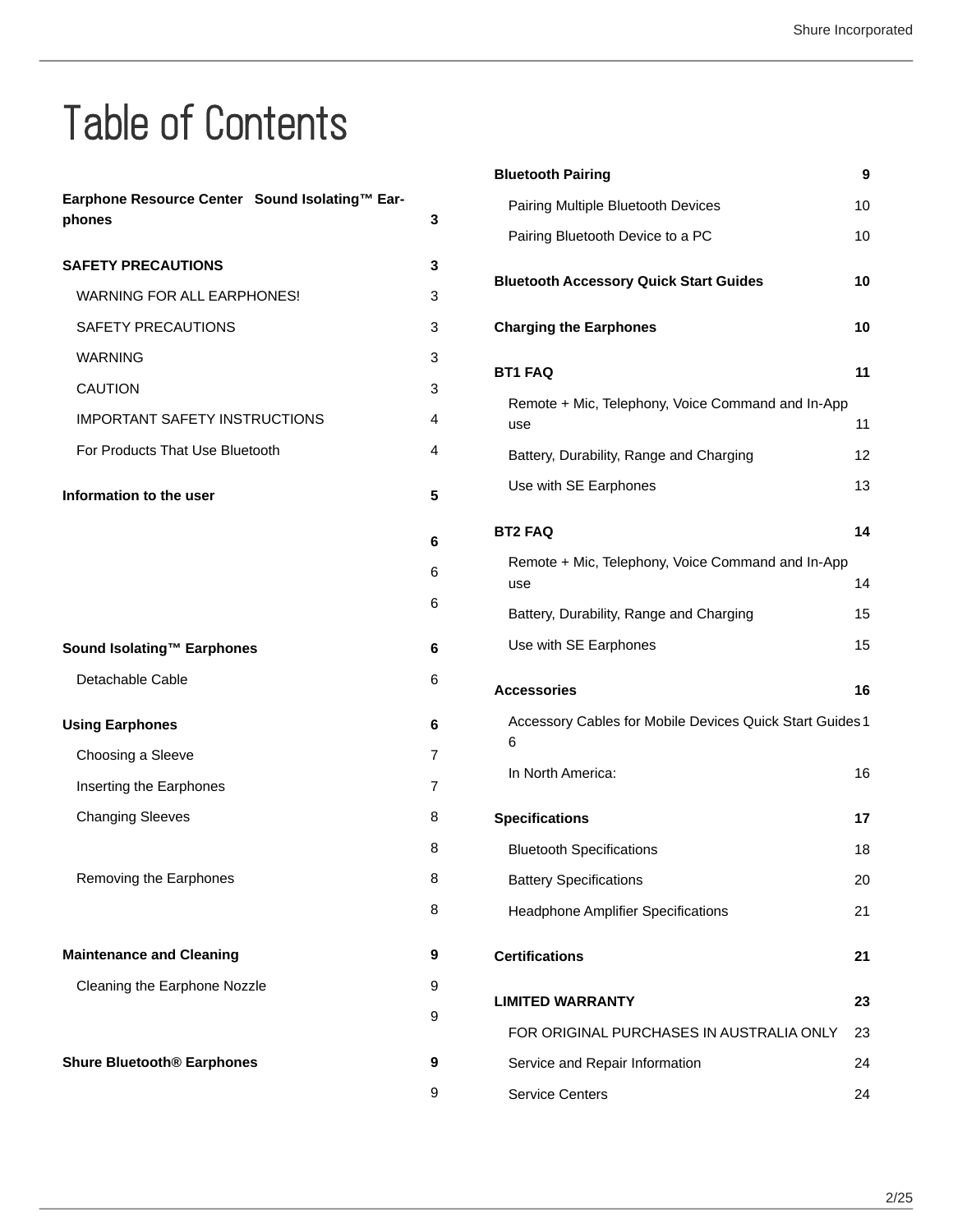## <span id="page-2-0"></span>Earphone Resource Center Sound Isolating<sup>™</sup> Earphones

## <span id="page-2-1"></span>SAFETY PRECAUTIONS

Before using this product, please read and save the enclosed warnings and safety instructions.

## <span id="page-2-2"></span>WARNING FOR ALL EARPHONES!

Use, clean, and maintain earphones according to manufacturer's instructions.

## <span id="page-2-3"></span>SAFETY PRECAUTIONS

The possible results of incorrect use are marked by one of the two symbols—"WARNING" and "CAUTION"—depending on the imminence of the danger and the severity of the damage.



## <span id="page-2-4"></span>WARNING

- If water or other foreign objects enter the inside of the device, fire or electric shock may result.
- Do not attempt to modify this product. Doing so could result in personal injury and/or product failure.
- Do not use when a failure to hear your surroundings could be dangerous, such as while driving, or when biking, walking, or jogging where traffic is present and accidents could occur.
- Keep this product and its accessories out of reach of children. Handling or use by children may pose a risk of death or serious injury. Contains small parts and cords that may pose risk of choking or strangulation.
- Prior to inserting the earphone, always recheck the sleeve to make sure it is firmly attached to the nozzle to decrease the risk of sleeves detaching from the nozzle and becoming lodged in your ear. If a sleeve becomes lodged in your ear, seek professional medical assistance to remove the sleeve.
- Stop using the earphones and consult a medical professional if you experience irritation, excessive wax buildup, or other discomfort.

## <span id="page-2-5"></span>CAUTION

- Never disassemble or modify the device, as failures may result.
- Do not subject to extreme force and do not pull on the cable or failures may result.
- Keep the earphone dry and avoid exposure to extreme temperatures and humidity.
- If you are currently receiving ear treatment, consult your physician before using this device.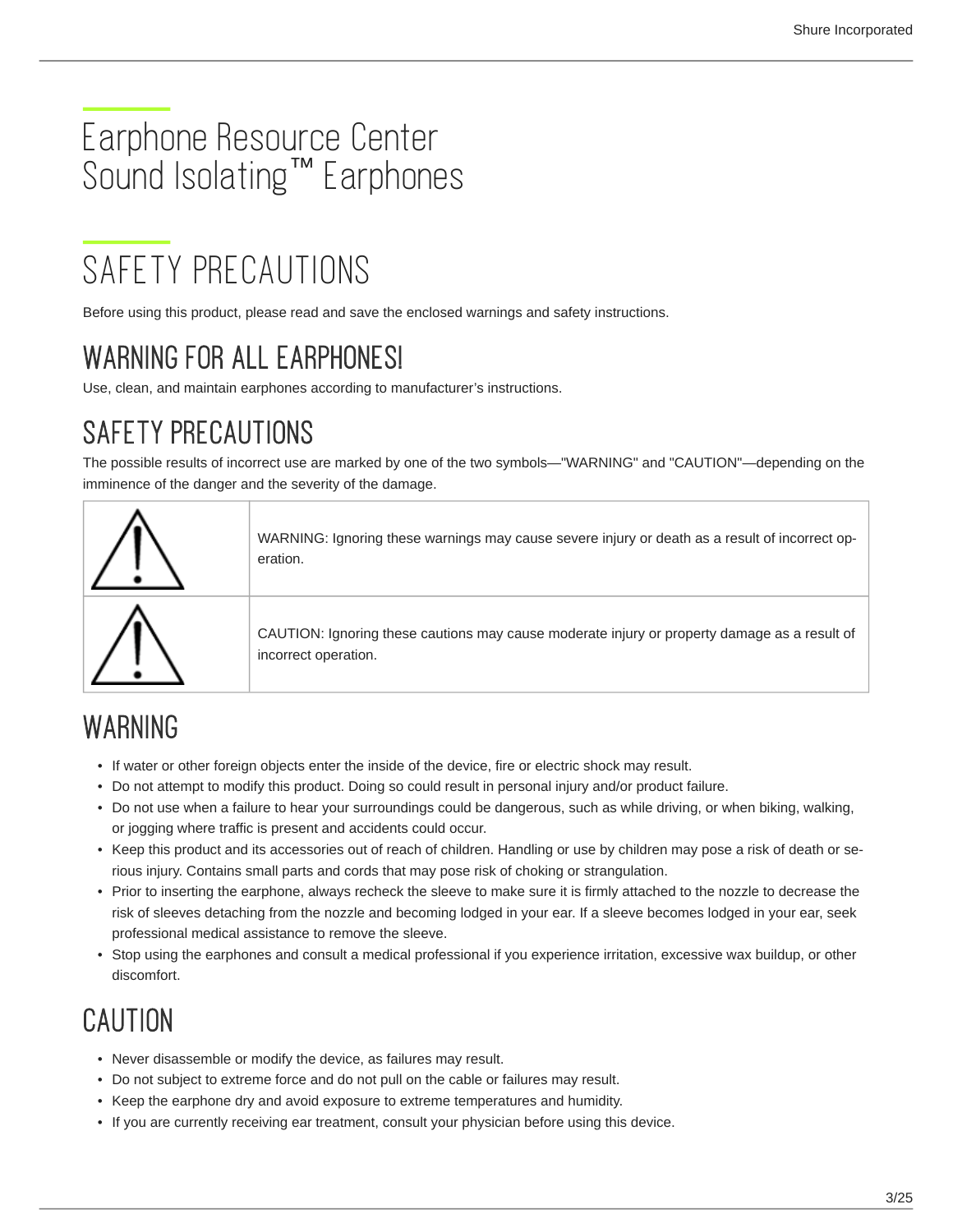⚠

High sound pressure

Hearing damage risk

To prevent possible hearing damage, do not listen at high volume levels for long periods.

## <span id="page-3-0"></span>IMPORTANT SAFETY INSTRUCTIONS

- 1. READ these instructions.
- 2. KEEP these instructions.
- 3. HEED all warnings.
- 4. FOLLOW all instructions.
- 5. DO NOT use this apparatus near water.
- 6. CLEAN ONLY with dry cloth.
- 7. DO NOT block any ventilation openings. Install in accordance with the manufacturer's instructions.
- 8. DO NOT install near any heat sources such as radiators, heat registers, stoves, or other apparatus (including amplifiers) that produce heat.
- 9. DO NOT defeat the safety purpose of the polarized or grounding type plug. A polarized plug has two blades with one wider than the other. A grounding type plug has two blades and a third grounding prong. The wider blade or the third prong are provided for your safety. If the provided plug does not fit into your outlet, consult an electrician for replacement of the obsolete outlet.
- 10. PROTECT the power cord from being walked on or pinched, particularly at plugs, convenience receptacles, and the point where they exit from the apparatus.
- 11. ONLY USE attachments/accessories specified by the manufacturer.
- 12. USE only with a cart, stand, tripod, bracket, or table specified by the manufacturer, or sold with the apparatus. When a cart is used, use caution when moving the cart/apparatus combination to avoid injury from tip-over.

⋒

13. UNPLUG this apparatus during lightning storms or when unused for long periods of time.

## <span id="page-3-1"></span>For Products That Use Bluetooth

#### WARNING

- Follow instructions from manufacturer.
- Product battery may explode or release toxic materials. Risk of fire or burns. Do not open, crush, modify, disassemble, heat above 140°F (60°C), or incinerate.
- Attention should be drawn to the environmental aspects of battery disposal.
- Product shall not be exposed to excessive heat such as sunshine, fire, or the like.
- Do NOT make unauthorized alterations to this product.

### CAUTION

- Follow applicable laws regarding mobile phone and headphone use while driving.
- This product contains magnetic material. Consult your physician on whether this might affect your implantable medical device.
- Batteries (battery pack or batteries installed) shall not be exposed to excessive heat such as sunshine, fire or the like
- Batteries (battery pack or batteries installed) shall not be crushed or cut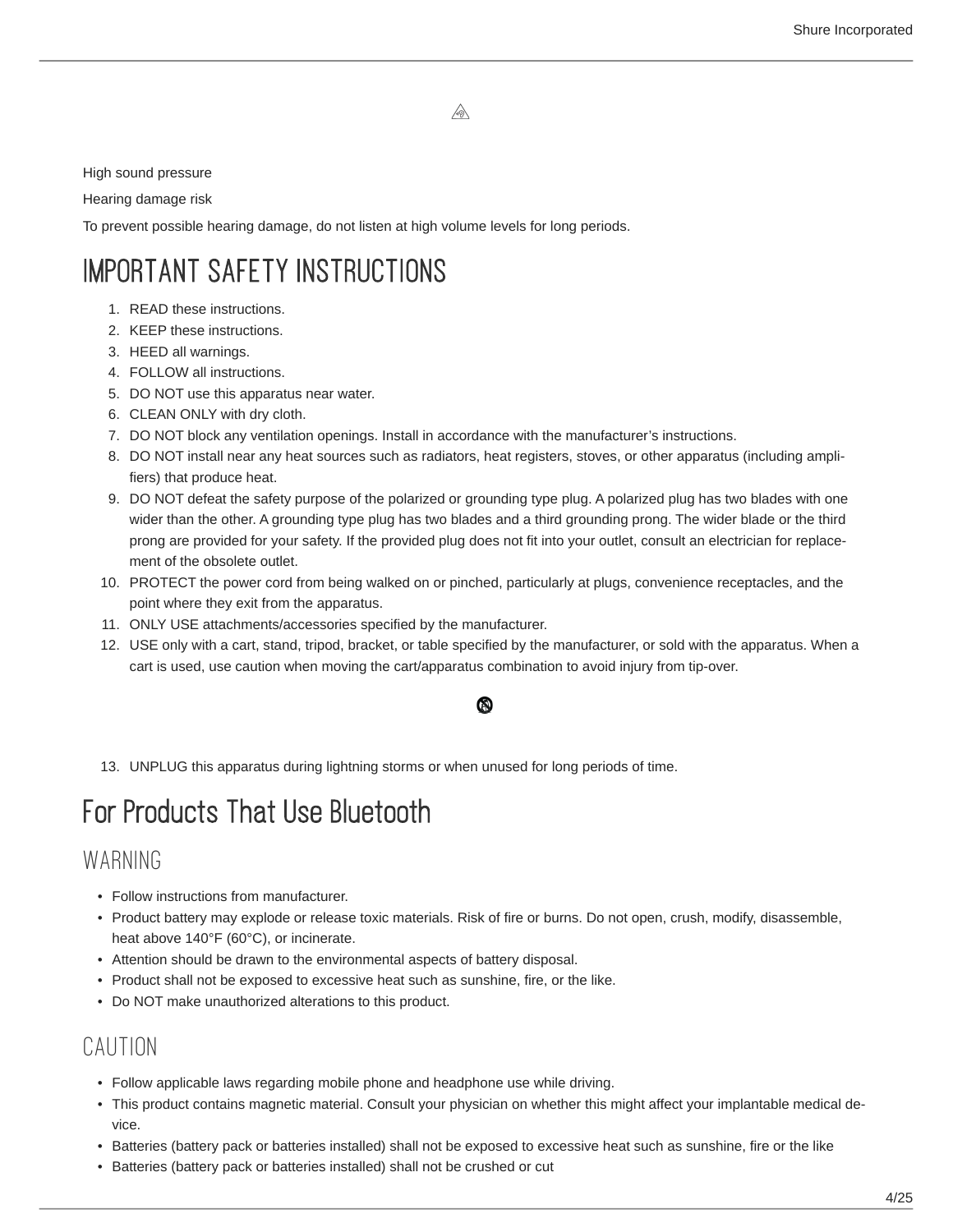- Batteries (battery pack or batteries installed) shall not be subjected to extremely low air pressure
- Risk of fire or explosion if the battery is replaced by an incorrect type

## <span id="page-4-0"></span>Information to the user

This device complies with part 15 of the FCC Rules. Operation is subject to the following two conditions:

- 1. This device may not cause harmful interference.
- 2. This device must accept any interference received, including interference that may cause undesired operation.

**Note:** This equipment has been tested and found to comply with the limits for a Class B digital device, pursuant to part 15 of the FCC Rules. These limits are designed to provide reasonable protection against harmful interference in a residential installation. This equipment generates uses and can radiate radio frequency energy and, if not installed and used in accordance with the instructions, may cause harmful interference to radio communications. However, there is no guarantee that interference will not occur in a particular installation. If this equipment does cause harmful interference to radio or television reception, which can be determined by turning the equipment off and on, the user is encouraged to try to correct the interference by one or more of the following measures:

- Reorient or relocate the receiving antenna.
- Increase the separation between the equipment and the receiver.
- Connect the equipment to an outlet on a circuit different from that to which the receiver is connected.
- Consult the dealer or an experienced radio/TV technician for help.

This device contains licence-exempt transmitter(s)/receiver(s) that comply with Innovation, Science and Economic Development Canada's licence-exempt RSS(s). Operation is subject to the following two conditions:

- 1. This device may not cause interference.
- 2. This device must accept any interference, including interference that may cause undesired operation of the device.

L'émetteur/récepteur exempt de licence contenu dans le présent appareil est conforme aux CNR d'Innovation, Sciences et Développement économique Canada applicables aux appareils radio exempts de licence. L'exploitation est autorisée aux deux conditions suivantes :

- 1. L'appareil ne doit pas produire de brouillage;
- 2. L'appareil doit accepter tout brouillage radioélectrique subi, même si le brouillage est susceptible d'en compromettre le fonctionnement.

Changes or modifications not expressly approved by the party responsible for compliance could void the user's authority to operate the equipment.

**Note:** Testing is based on the use of supplied and recommended cable types. The use of other than shielded (screened) cable types may degrade EMC performance.

#### Environmentally friendly disposal

 $\cancel{\mathbb{R}}$ 

Old electrical appliances must not be disposed of together with the residual waste, but have to be disposed of separately. The disposal at the communal collecting point via private persons is for free. The owner of old appliances is responsible to bring the appliances to these collecting points or to similar collection points. With this little personal effort, you contribute to recycle valuable raw materials and the treatment of toxic substances.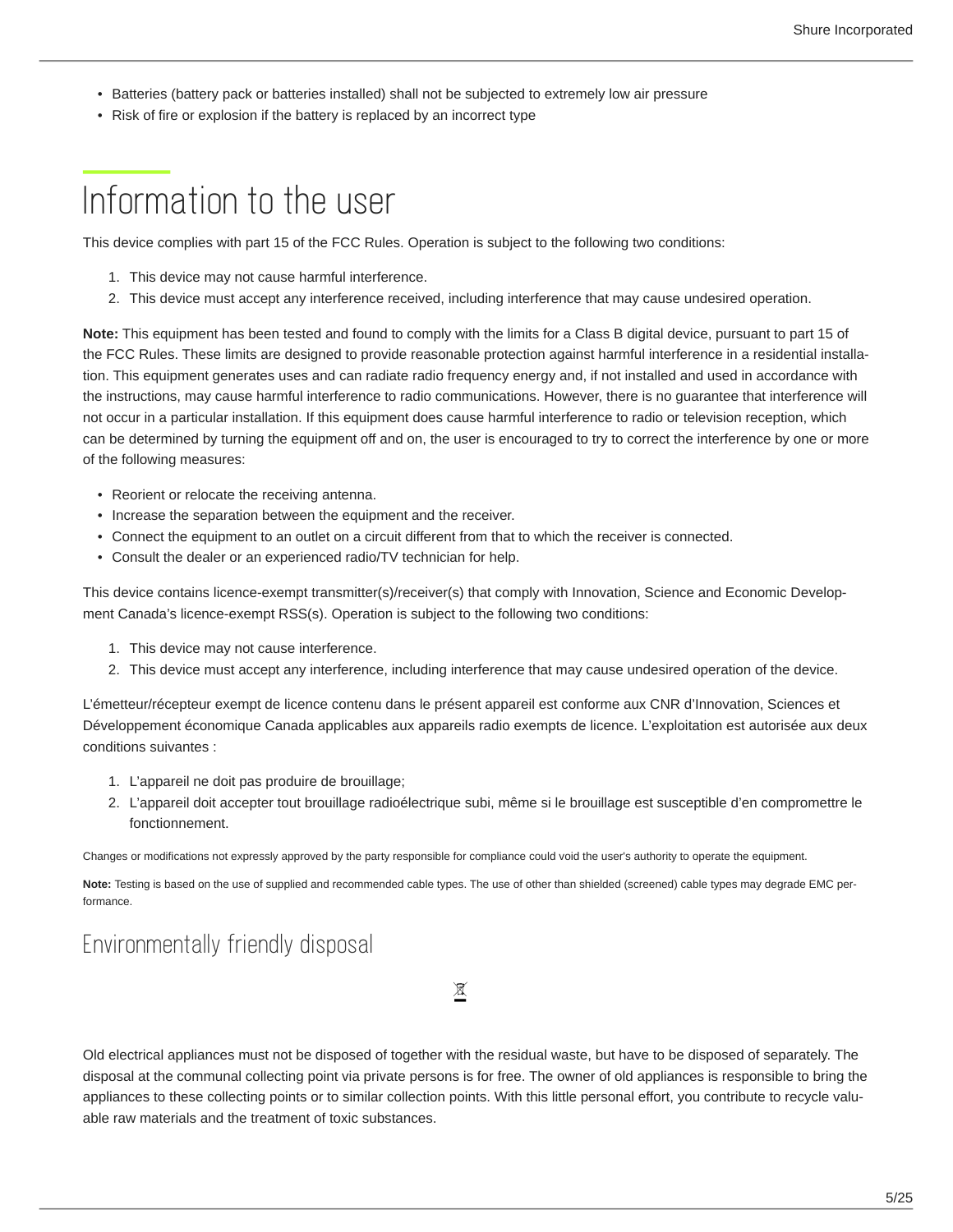<span id="page-5-0"></span>For more information on how to wear Shure Earphones, view the [How to Properly Fit and Wear Shure Earphones](https://www.youtube.com/watch?v=5bgR_H3RFpE) video tutorial.

<span id="page-5-1"></span>For more information on how to wear Shure Earphones, view the [How to Change Shure Earphone Sleeves](https://www.youtube.com/watch?v=Df9H5SHPZ2E) video tutorial.

<span id="page-5-2"></span>For more information on how to wear Shure Earphones, view the [How to Clean Shure Earphones](https://www.youtube.com/watch?v=NHX1Gepj8lE) video tutorial.

## <span id="page-5-3"></span>Sound Isolating<sup>™</sup> Earphones

Shure Sound Isolating™ Earphones, built with balanced armature speakers, deliver a detailed soundstage free from outside noise. The powerful and stylish Shure SE earphones come with a detachable cable, adapters, a durable carrying case, and interchangeable Sound Isolating sleeves for a comfortable and personalized fit.

## <span id="page-5-4"></span>Detachable Cable

You may need to detach the cable from the earphones to attach optional components or to replace the cable if it becomes damaged. To prevent accidental separation, the connector has a snug fit. Take special care to prevent damage to the earphone and connector.

- Do not use pliers or other tools.
- Grasp the connector and the earphone as close as possible to where they join.
- Pull straight apart—do not twist. Cable is a snap fit, not threaded.

*Note: If you pull at an angle, the connector will not detach.*

- Do not pull on the cable or put any pressure on the earphone nozzle.
- Listen for a click when connecting.
- When reattaching the cable, match the "L" and "R" markings. For clear cables and earphones, match the color dots (Red=Right, Blue=Left).

<span id="page-5-5"></span>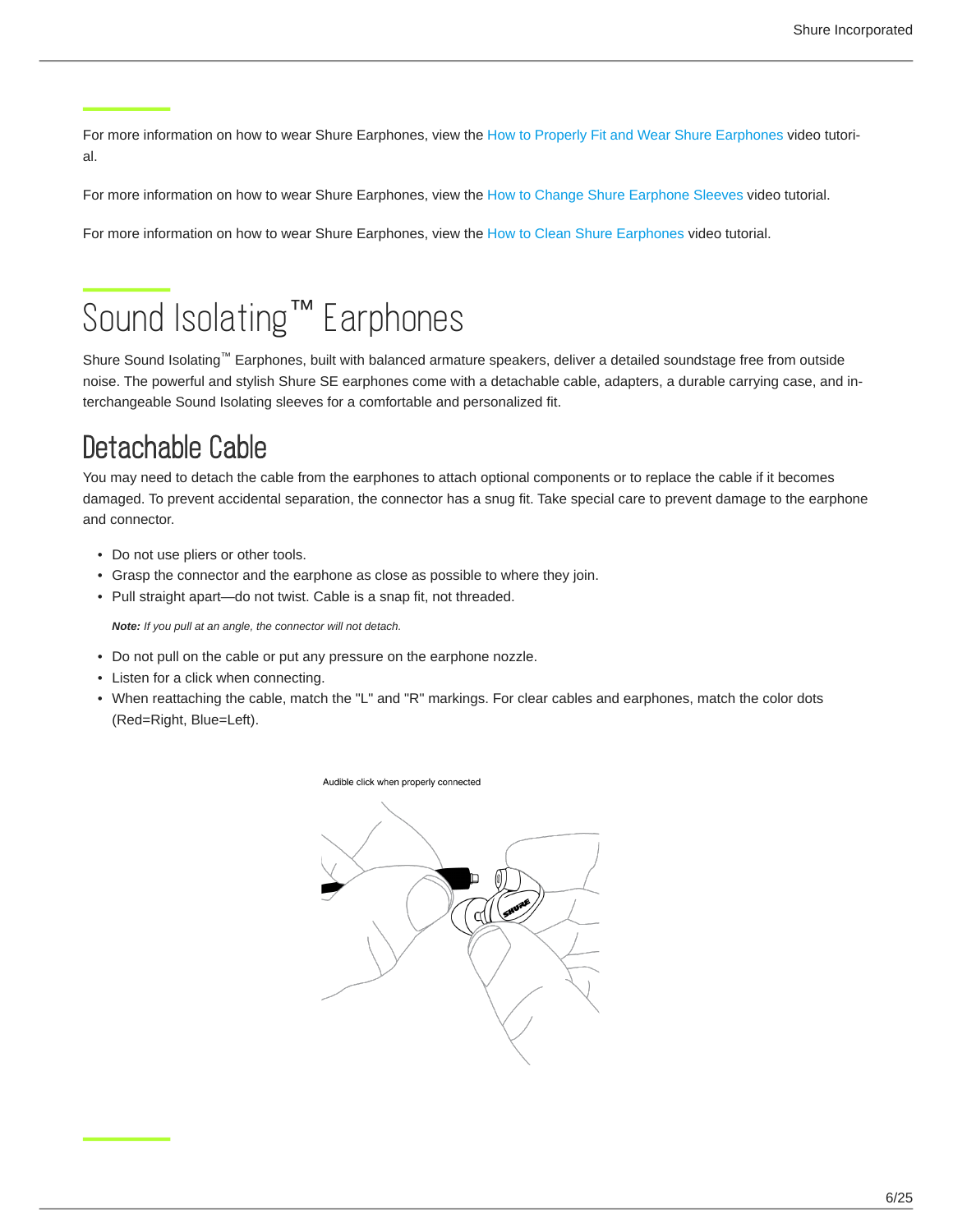## Using Earphones

## <span id="page-6-0"></span>Choosing a Sleeve

Select an earphone sleeve that provides the best fit and sound isolation. It should be easy to insert, fit comfortably, and easy to remove.

|   | Soft Flex Sleeves: In small, medium, and large sizes. Made from pliable rubber.                                                                                |
|---|----------------------------------------------------------------------------------------------------------------------------------------------------------------|
| G | Soft Foam Sleeves: Compress the foam sleeve between your fingers and insert into the ear canal.<br>Hold in place for about ten seconds while the foam expands. |
|   | Triple-Flange Sleeves: If desired, use scissors to trim the stem on the sleeve.                                                                                |

## <span id="page-6-1"></span>Inserting the Earphones

Carefully insert the earphone into the ear like an earplug, so that a tight seal is formed.

**Important:** If there is a lack of low frequency response (bass), the earphone sleeve may not be forming a proper seal. Gently push the earphone deeper into the ear canal or try using a a different sleeve.

**Warning:** Do not push the earphone sleeve beyond the ear canal opening.



*The fit of the earphone can greatly affect sound quality.*

#### Wearing the Earphones

The following are some suggested ways of wearing the earphones.

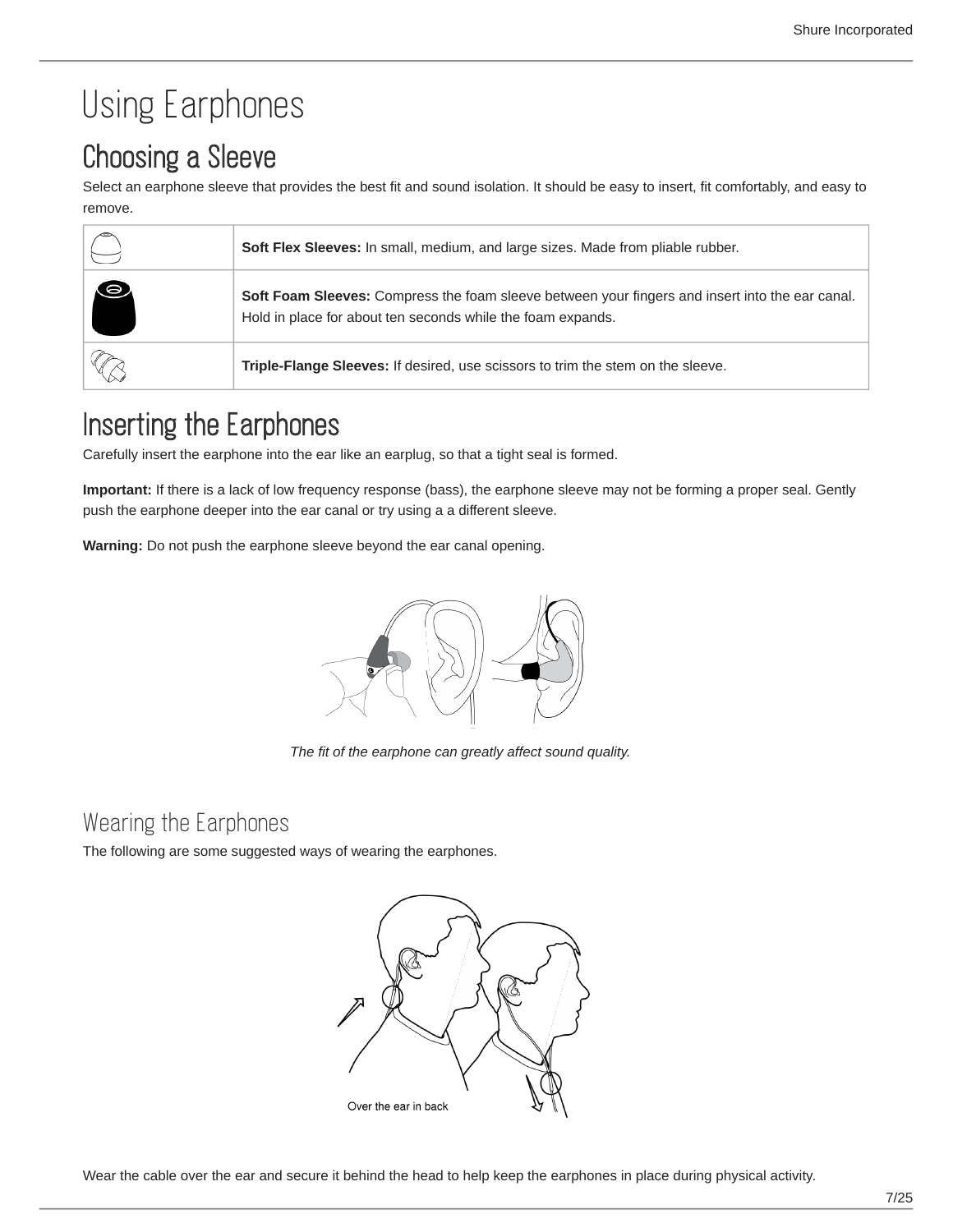Tighten the cable and take up slack by raising the cable cinch.

## <span id="page-7-0"></span>Changing Sleeves

- Twist and pull to remove the sleeve from the nozzle.
- Slide on a new sleeve so that it completely covers the barb and the nozzle.





**Caution:** If the barb or any of the nozzle is exposed, the sleeve is not properly installed. Replace sleeves if they do not tightly grip the nozzle. To ensure proper fit and performance, use only sleeves supplied by Shure (unless using custom molded sleeves).

<span id="page-7-1"></span>For more information on how to wear Shure Earphones, view the [How to Change Shure Earphone Sleeves](https://www.youtube.com/watch?v=Df9H5SHPZ2E) video tutorial.

## <span id="page-7-2"></span>Removing the Earphones

Grasp the body of earphone and gently twist to remove.



**Note:** Do not pull on cable to remove earphone.

<span id="page-7-3"></span>For more information on how to wear Shure Earphones, view the [How to Properly Fit and Wear Shure Earphones](https://www.youtube.com/watch?v=5bgR_H3RFpE) video tutorial.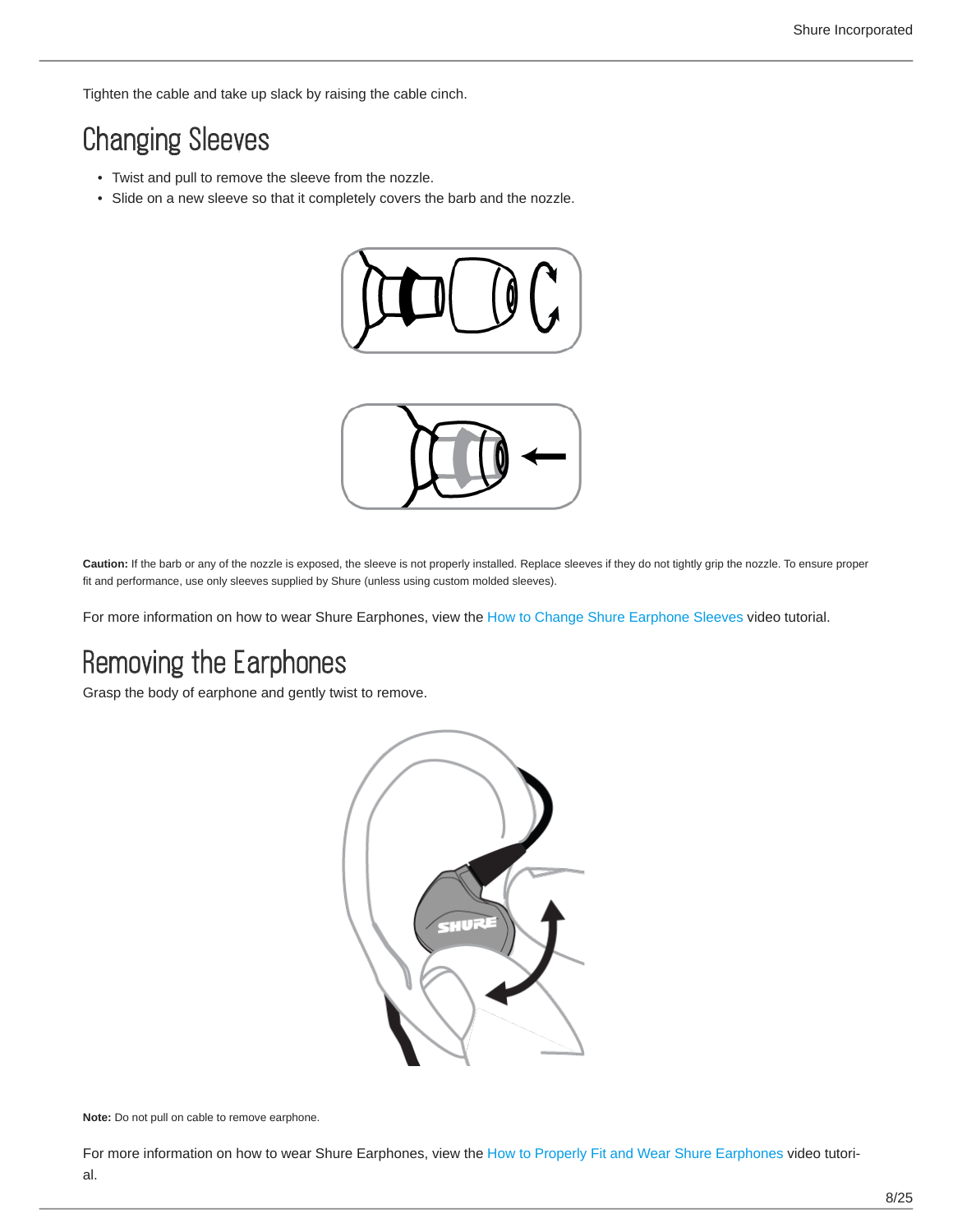## <span id="page-8-0"></span>Maintenance and Cleaning

Careful maintenance ensures a tight seal between the sleeve and nozzle, improving sound quality and product safety.

- Keep the earphones and sleeves as clean and dry as possible.
- To clean sleeves, remove them from earphones, gently rinse in warm water and air dry. Foam sleeves require a longer drying time. Inspect for damage and replace if necessary. Ear sleeves must be completely dry before reusing.
- Wipe the earphones and sleeves with mild antiseptic to avoid infections. Do not use alcohol-based disinfectants.
- Do not expose earphones to extreme temperatures.
- Replace sleeves if they do not fit properly.
- Do not attempt to modify this product. Doing so will void the warranty and could result in personal injury and/or product failure.

### <span id="page-8-1"></span>Cleaning the Earphone Nozzle

If you notice a change in sound quality, remove the sleeve and check the nozzle of your earphone. If nozzle is blocked, clear obstruction by using wire loop end of cleaning tool.

If no obstruction is found or if sound quality does not improve, replace the sleeve with a new sleeve.



**Caution:** When cleaning, do not force any object through the earphone nozzle! This will damage the earphone sound filter.

Warning: The cleaning tool is only to be used to clean the earphones. Any other use, such as using the tool to clean ears or foam sleeve, could result in injury.

The cable connectors to the earphones may collect debris or other deposits that can affect audio quality. If this happens, disconnect the cables and clean them using a dry cotton swab.

<span id="page-8-2"></span>For more information on how to wear Shure Earphones, view the [How to Clean Shure Earphones](https://www.youtube.com/watch?v=NHX1Gepj8lE) video tutorial.

## <span id="page-8-3"></span>Shure Bluetooth® Earphones

<span id="page-8-5"></span><span id="page-8-4"></span>Shure Bluetooth earphones are designed for continued functionality with Bluetooth capable devices. They feature a three button controls with in-line microphone for phone calls and voice applications.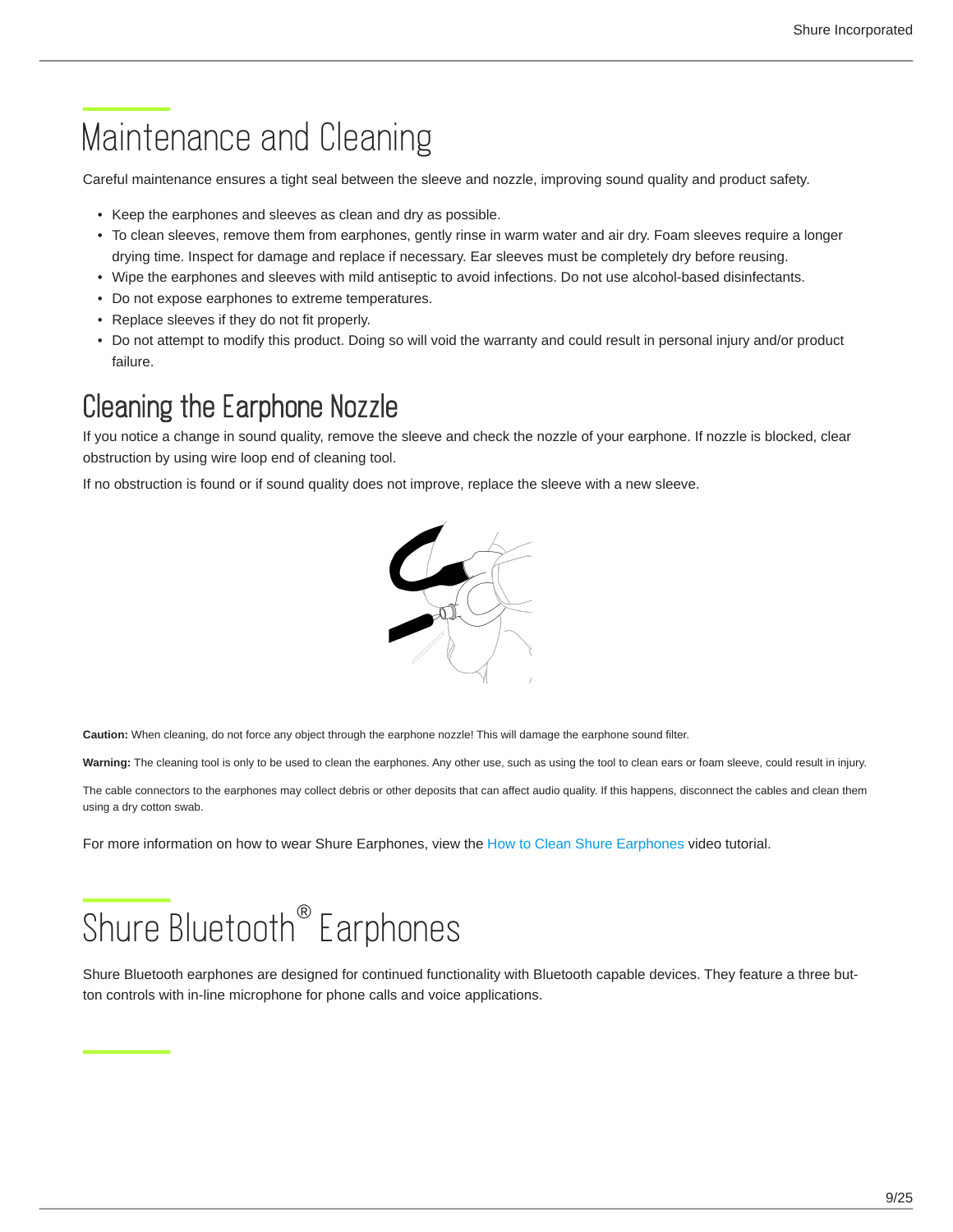## Bluetooth Pairing



- 1. Turn off the earphones. Press and hold center button on earphone remote until the LED flashes blue and red.
- 2. From the bluetooth settings of your audio source, select your Shure bluetooth device.
- 3. LED turns blue when successfully paired.

### <span id="page-9-0"></span>Pairing Multiple Bluetooth Devices

- 1. Turn off the earphones. Press and hold center button on earphone remote until the LED flashes blue and red.
- 2. From your audio source, select "Shure BT1."
- 3. LED turns blue when successfully paired.

#### **To pair second device:**

- 1. Press and hold the center button on the second device until the LED flashes blue and red.
- 2. Select the second device on your audio source.
- 3. LED turns blue on second device when successfully paired.

## <span id="page-9-1"></span>Pairing Bluetooth Device to a PC

If you are having difficulty pairing your BT1 earphones to your PC, you may need to update your drivers. Here are two ways to update your computer driver via the Intel $\degree$  website.

- 1. **Manually:** This requires that you locate your wireless adapter and then download the specific driver update for that wireless adapter. Information and drivers are located here: [Manual Update.](https://www.intel.com/content/www/us/en/support/network-and-i-o/wireless-networking/000005489.html)
- 2. **Intel Update Utility:** This requires you to download the update app, run the app and allow it to scan your computer for required driver updates. Download the app here: [Intel Update Utility.](https://www.intel.com/content/www/us/en/support/detect.html?wapkw=update+utility)

**Note:** The Intel Update Utility is recommended because it requires fewer steps. Refer to your PC user manual for more information.

## <span id="page-9-2"></span>Bluetooth Accessory Quick Start Guides

- [BT1 quick start](http://pubs.shure.com/quickstart/BT1/en-US)
- <span id="page-9-3"></span>• [BT2 quick start](http://pubs.shure.com/quickstart/BT2/en-US)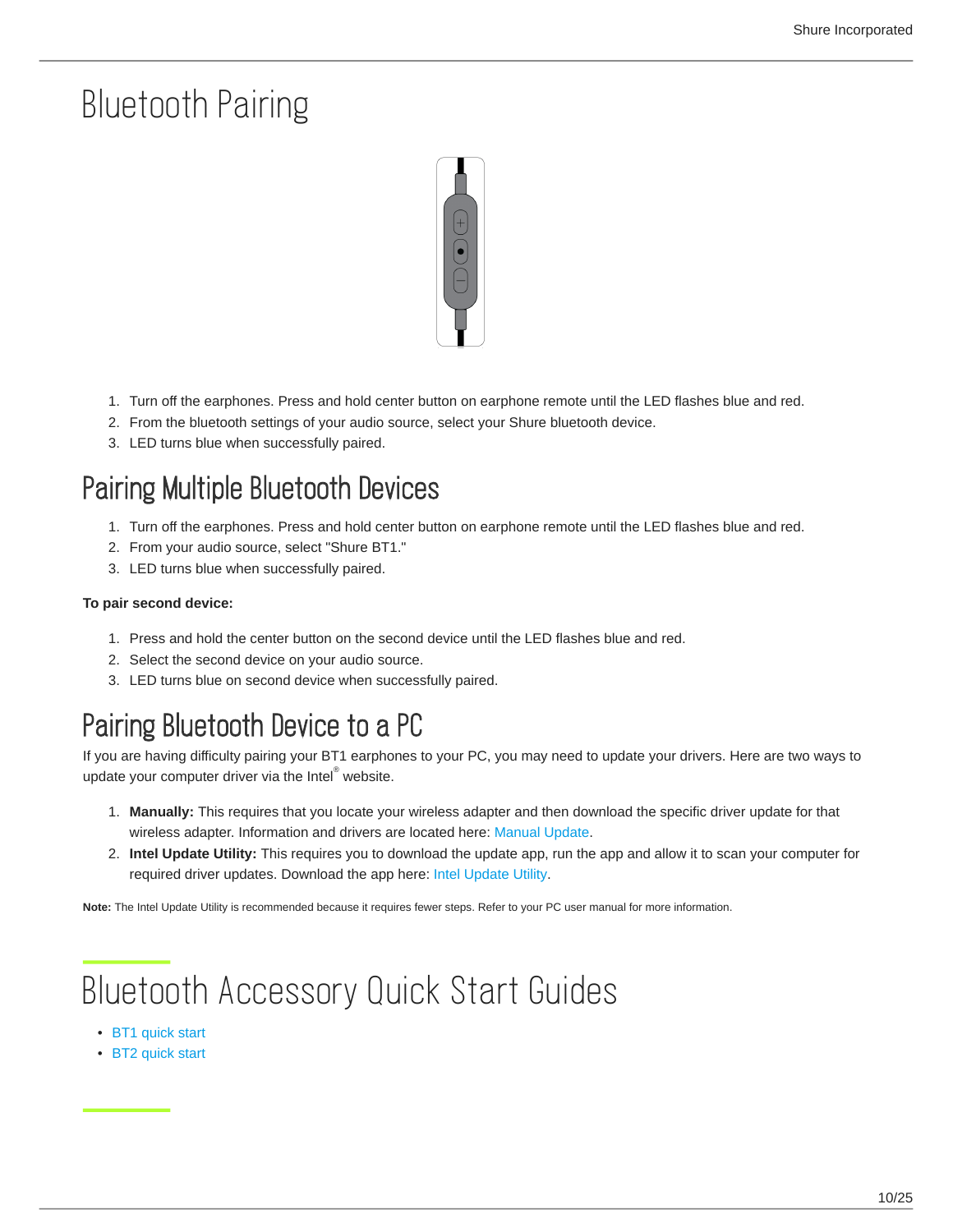## Charging the Earphones

Red LED indicates low battery.

- 1. Connect earphones to charging device using supplied cable.
- 2. LED is red while charging.
- 3. When earphones are charged, LED turns off.

**Warning:** Before charging, make sure the product is at room temperature, between 0 to 45°C (32 to 113°F).

**Note:** Use this product only with an agency approved power supply which meets local regulatory requirements (e.g., UL, CSA, VDE, CCC, INMETRO).

## <span id="page-10-0"></span>BT1 FAQ

For more information, or to view other Frequently Asked Questions, visit the [Shure FAQ.](https://www.shure.com/americas/support/find-an-answer)

### <span id="page-10-1"></span>Remote + Mic, Telephony, Voice Command and In-App use

**Q.) How do I pair my wireless Sound Isolating™ earphones with my device?**

**A.) With the BT1 product OFF, activate pairing mode by holding center button for 7 seconds on the remote. Navigate to Bluetooth settings in the source device settings, and the device SHURE BT1 should appear in available devices. Select BT1, and your device should be paired.**

**Q.) How do I set up multi-point pairing? How do I change active devices?**

A.) Multi-point pairing, a feature of Bluetooth 4, is set up automatically—pair a second device (power cycle by hold**ing the power button down until the earphones turn off, and press again for 7 seconds to enter pairing mode). The playback between devices should be triggered by new activity (incoming call, new playback). If devices do not automatically recognize the BT1 as an output device, manually disconnect and re-select the BT1 in device settings.**

**Q.) Are my wireless Sound Isolating earphones designed for calls?**

**A.) The Bluetooth 4 protocol has both headset and stereo audio playback features built-in. The two-way audio and remote functions are included in that protocol, and the inline microphone located on the right side cable is provided for calls and voice commands.**

**Q.) Does the cable work with my iPhone/iPod/iPad/Android device?**

**A.) Any device supporting Bluetooth 4 stereo audio playback and telephony protocols is compatible, including Apple and many Android devices. We recommend downloading and installing the latest compatible operating system to ensure all drivers are up-to-date.**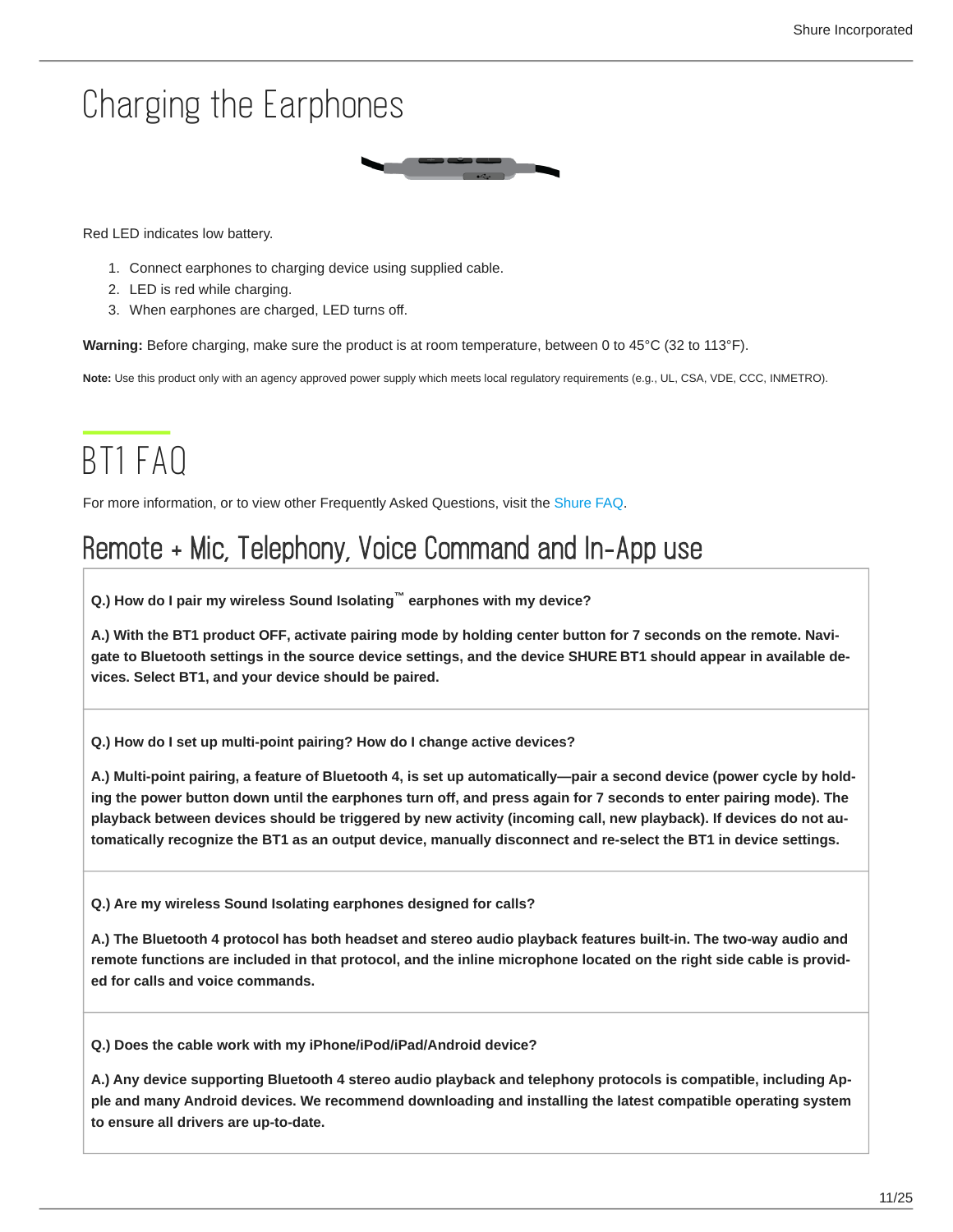**Q.)** Do my wireless Sound Isolating earphones work with Siri $^{\circ}$  or Google $^{\circ}$ ?

**A.) Yes, hold the center button on the remote for 3 seconds to activate Siri, Google, or any other voice assistant service. (Source device dependent.)**

**Q.) How do I use voice commands?**

**A.) Hold down the multi-function center button (power/answer/end call) for 3 seconds to prompt voice command software. (Source device dependent)**

**Q.) What device controls do the cable and earphones support? How do I use them?**

**A.) The center button may be used for play, pause of media, and answering and ending of calls. Volume up (+) button can be depressed for 3 seconds to skip forward to the next song. The volume down (-) button can similarly be depressed for 3 seconds to skip to the beginning of the song (or to a previous song within approximately 5 seconds of the beginning of a track).**

**The center button will power down the earphones when held for 5 seconds. Holding down the power button for three seconds also powers the device back on.**

**Q.) Will my wireless Sound Isolating earphones work with fitness apps?**

**A.) Yes, most apps that have audio prompts will work, just like wired earphones.**

**Note: These earphones will not provide heart rate or other biometrics.**

### <span id="page-11-0"></span>Battery, Durability, Range and Charging

**Q.) Are my wireless Sound Isolating earphones IPX-rated for water resistance? Are they suited to exercise?**

**A.) The BT1 is not IPX-rated for water resistance. However, the SE112 and SE215 comprise two of the most durable earphones available on the market today. The cable, transmitter/receiver, and remote + mic pod are subject to the same stringent battery of tests for moisture resistance that all of our earphones undergo. Also, when used in conjunction with the clothing clip, the snug, comfortable fit of the Sound Isolating design and eartips, and wireform cable (SE215 and RMCE-BT1 only) provides long-wearing comfort, providing a secure seal with the ear canal during even the most intense workouts. As such, these (and any earphones paired with the RMCE-BT1) are completely suitable for exercise. However, we cannot recommend use during any activities where awareness of surroundings are necessary (such as cycling or driving), and where prohibited by law.**

**Q.) Why am I experiencing dropouts with my Bluetooth Sound Isolating earphones?**

**A.) While the Bluetooth 4 protocol defines standard range as up to 10 m (30 ft), the ideal distance between devices is significantly smaller, especially when outdoors where reflections are minimal. Similarly, the range can be much further in enclosed spaces, where a lot of reflections of the signal are permitted. Absorption of signal by skin or garments may impact connectivity (especially keeping the music device in a pocket with keys, credit cards, which may act as an unwanted antenna for the phone), and a line-of-sight signal should be established to troubleshoot any connectivity or dropout issues.**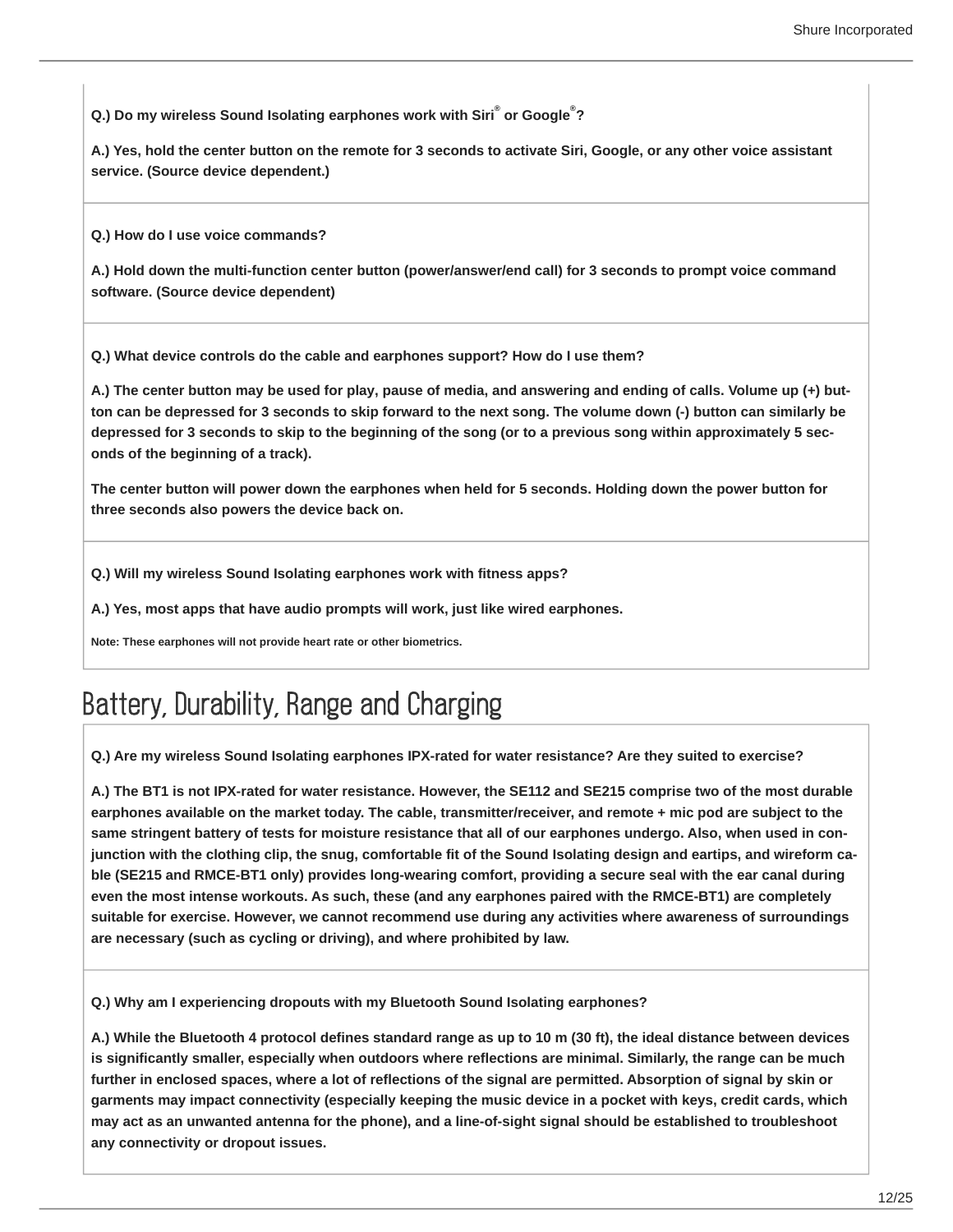**Q.) How long will the battery on my wireless Sound Isolating earphones last between charges?**

**A.) When new, the BT1 battery will play back music for up to 8 hours, depending on volume and type of music listened to.**

**Q.) How do I charge my earphones? How do I know when the battery is charged?**

**A.) The supplied USB cable can be plugged into any standard 5V USB connection, including those supplied with devices, and on computers or laptops. For safety, do not connect to charger producing higher than 1 A of current.**

**The LED light will be solid red when charging. When fully charged, the LED will turn off.**

**Q.) How long does it take to charge the battery?**

**A.) The battery charges fully in about 2 hours, depending on power source used. A "quick charge" will get up to two hours of playback on just fifteen minutes of charging time.**

**Q.) Can I listen while my earphones are charging?**

**A.) Yes. You can use the product while it is charging.**

### <span id="page-12-0"></span>Use with SE Earphones

**Q.) Why would I pick Bluetooth Sound Isolating earphones over wired Sound Isolating earphones?**

**A.) Wireless Sound Isolating earphones provide the great sound of wired SE earphones with the freedom of motion that separating your playback device from your earphones offers. This is ideal for high-impact exercise (running, spin classes) where movement of the body may cause entanglement and result in an uncomfortable pull on the ears. Wireless Sound Isolating earphones are also ideal for travel and commuting, where hands-free media control and telephony are key features.**

**Note:**

**Some airlines permit Bluetooth use in-flight. Check with your airline provider before travelling with the SE112-BT1, SE215-BT1 or RMCE-BT1.**

**The wireless Sound Isolating earphones may be ideal for iPhone 7 and other devices that do not have a standard headphone output as an alternative to the RMCE-LTG (for Lighting-equipped iOS devices, only).**

**The MMCX connectors standard on most SE earphones, like the SE215 and SE846, mean you don't have to choose between wired and wireless—simply add an RMCE Remote + Mic accessory cable, RMCELTG (for iPhone 7 and iPhone 7 Plus), or the EAC64 replacement detachable cable (if the telephony features of the Remote + Mic cable isn't required).**

**Q.) What models of SE earphones are the RMCE-BT1 for?**

**A.) All models of SE earphones with MMCX connectors, including SE215, SE315, SE425, SE535 and SE846 Sound Isolating earphones are compatible with the RMCE-BT1.**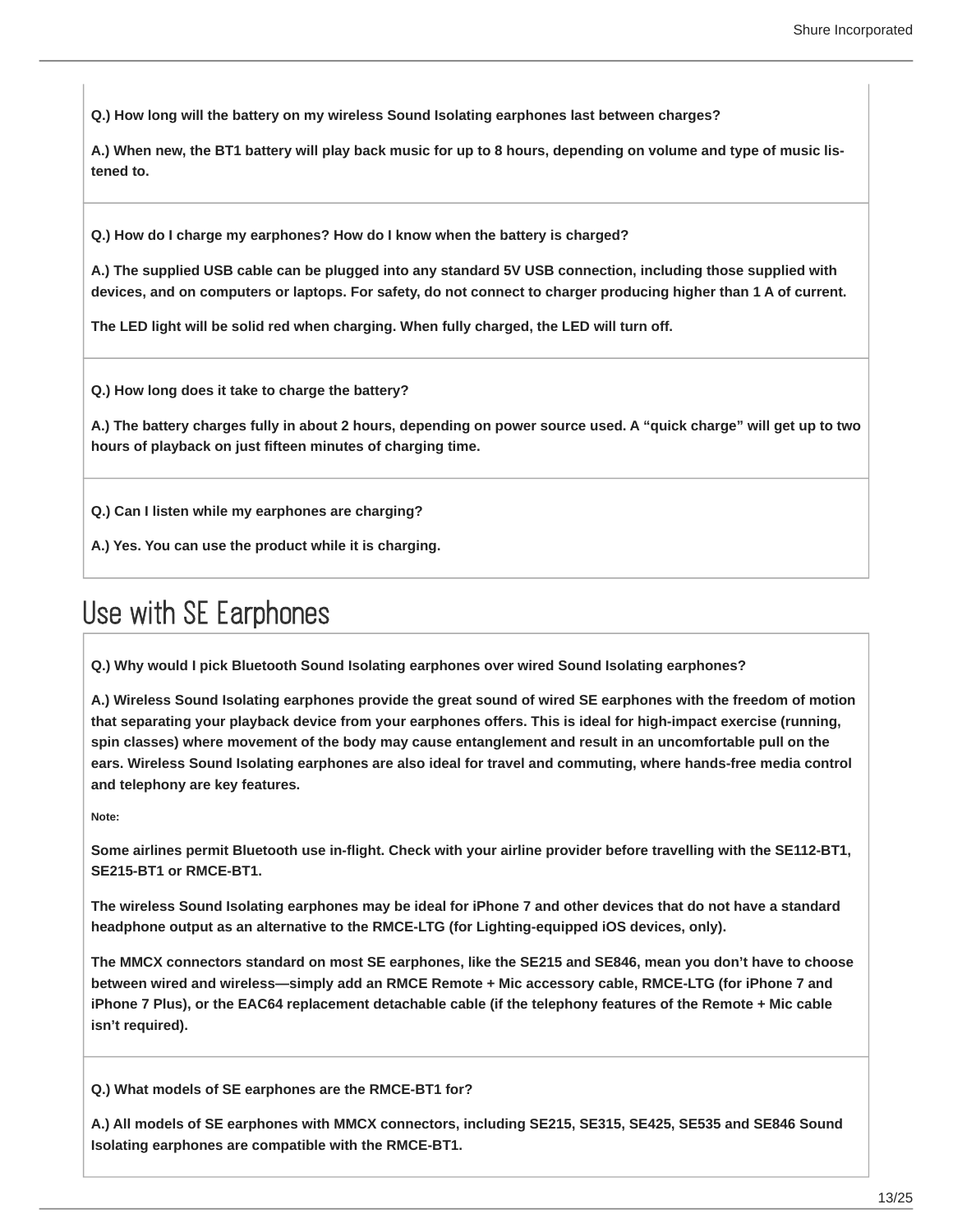**Q.) Do the BT1 cable and earphones support Bluetooth aptX codec?**

**A.) BT1 products do not support aptX codecs.**

## <span id="page-13-0"></span>BT2 FAQ

For more information, or to view other Frequently Asked Questions, visit the [Shure FAQ.](https://www.shure.com/americas/support/find-an-answer)

## <span id="page-13-1"></span>Remote + Mic, Telephony, Voice Command and In-App use

#### **Q.) How do I pair my wireless Sound Isolating earphones with my device?**

A.) With the wireless earphones OFF, activate pairing mode by holding center button for 7 seconds on the remote. Navigate to Bluetooth settings in the source device settings, and the device SHURE BT2 should appear in available devices. Select SHURE BT2, and your device should be paired.

#### **Q.) How do I set up multi-point pairing? How do I change active devices?**

A.) Multi-point pairing is set up automatically—pair a second device (power cycle by holding the power button down until the earphones turn off, and press again for 7 seconds to enter pairing mode). The playback between devices should be triggered by new activity (incoming call, new playback). If devices do not automatically recognize the wireless earphones as an output device, manually disconnect and re-select in device settings.

#### **Q.) Are my wireless Sound Isolating earphones designed for calls?**

A.) The Bluetooth protocol has both headset and stereo audio playback features built-in. The two-way audio and remote functions are included in that protocol, and the inline microphone located on the right side cable is provided for calls and voice commands.

#### **Q.) Does the cable work with my iPhone/iPod/iPad/Android device?**

A.) Any device supporting Bluetooth stereo audio playback and telephony protocols is compatible, including Apple and many Android devices. We recommend downloading and installing the latest compatible operating system to ensure all drivers are up-to-date.

#### **Q.) Do my wireless Sound Isolating earphones work with Siri?**

A.) Yes. Hold the center button on the remote for 3 seconds to activate Siri or other voice service. (Source device dependent.)

#### **Q.) How do I use voice commands?**

A.) Hold down the multi-function center button (power/answer/end call) for 3 seconds to prompt voice command software. (Source device dependent)

#### **Q.) What device controls do the cable and earphones support? How do I use them?**

A.) The center button may be used for play, pause of media, and answering and ending phone calls. Volume up (+) button can also be depressed for 3 seconds to skip forward to the next song. The volume down (-) button can similarly be depressed for 3 seconds to skip to the beginning of the song (or to a previous song within approximately 5 seconds of the beginning of a track).

The center button will power down the earphones when held for 5 seconds. Hold the power button down for three seconds to power the device back on.

#### **Q.) Will my wireless Sound Isolating earphones work with fitness apps?**

A.) Yes, most apps that have audio prompts will work, just like wired earphones.

**Note:** These earphones will not provide heart rate or other biometrics.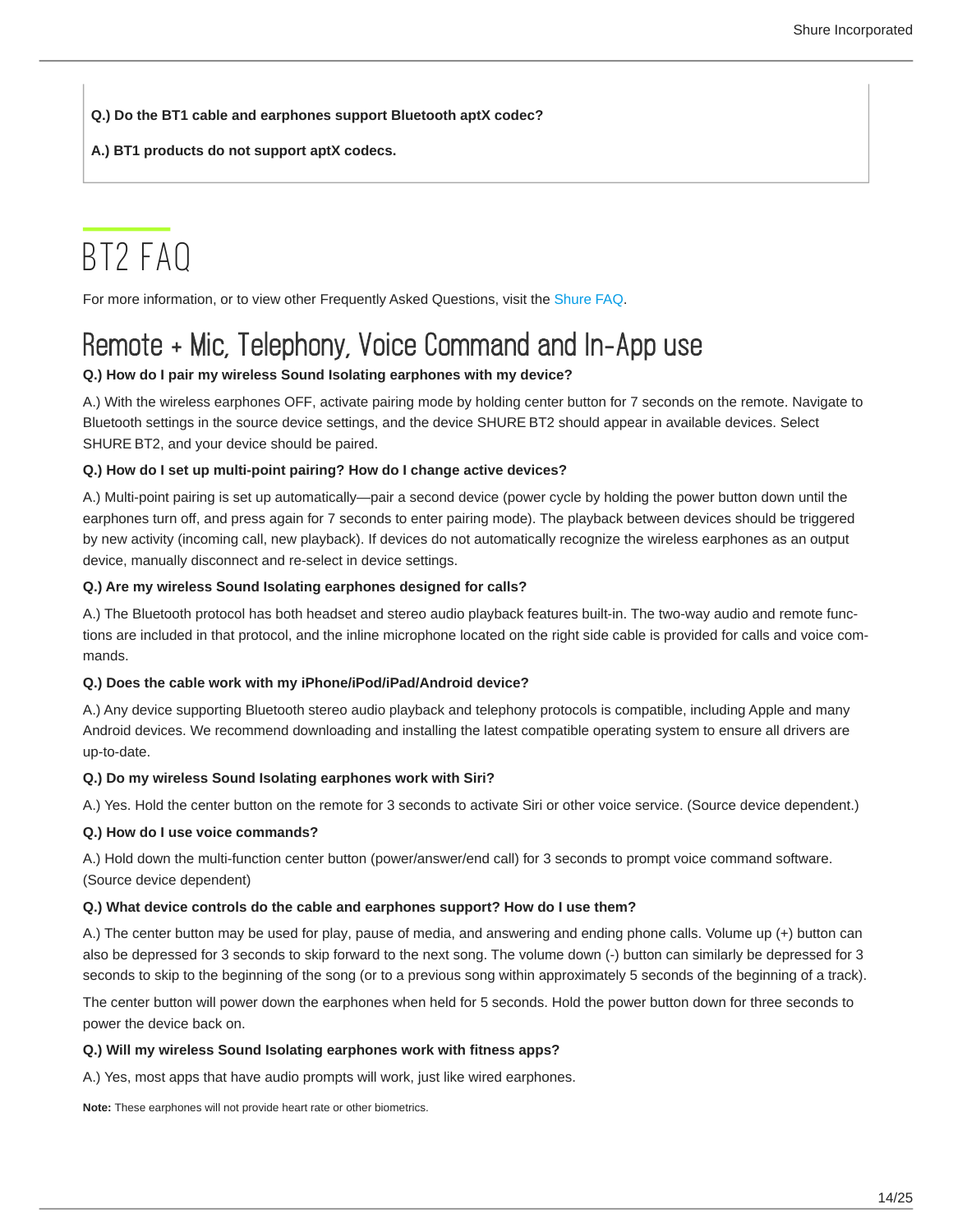## <span id="page-14-0"></span>Battery, Durability, Range and Charging

#### **Q.) Are my wireless Sound Isolating earphones IPX-rated for water resistance? Are they suited to exercise?**

A.) These wireless earphones are not IPX-rated for water resistance. However, the cable, transmitter/receiver, and remote + mic pod are subject to the same stringent battery of tests for moisture resistance that all of our earphones undergo. Also, when used in conjunction with the clothing clip, the snug, comfortable fit of the Sound Isolating design and eartips, and wireform cable (SE215 and RMCE-BT2 only) provides long-wearing comfort, providing a secure seal with the ear canal during even the most intense workouts. As such, these (and any earphones paired with the RMCE-BT2) are completely suitable for exercise. However, we cannot recommend use during any activities where awareness of surroundings are necessary (such as cycling or driving), and where prohibited by law.

#### **Q.) How long will the battery on my wireless Sound Isolating earphones last between charges?**

A.) When new, the BT2 battery will play back music for up to 10 hours, depending on volume and audio listened to.

#### **Q.) How do I charge my earphones? How do I know when the battery is charged?**

A.) The supplied USB cable can be plugged into any standard 5V USB connection, including those supplied with devices, and on computers or laptops. For safety, do not connect to charger producing higher than 1 A of current.

The LED light will be solid red when charging. When fully charged, the LED will turn off.

#### **Q.) How long does it take to charge the battery?**

A.) The battery charges fully in about 2 hours, depending on power source used. A "quick charge" will get up to two hours of playback on just fifteen minutes of charging time.

#### **Q.) Can I listen while my earphones are charging?**

A.) Yes, you can use the product while it is charging.

### <span id="page-14-1"></span>Use with SE Earphones

#### **Q.) Why would I pick wireless Sound Isolating earphones over wired earphones?**

A.) Wireless Sound Isolating earphones provide the great sound of wired SE earphones with the freedom of motion that separating your playback device from your earphones offers. This is ideal for high-impact exercise (running, spin classes) where movement of the body may cause entanglement and result in an uncomfortable pull on the ears. Wireless earphones are also ideal for travel and commuting, where hands-free media control and telephony are key features.

**Note:** Some airlines permit Bluetooth use in-flight. Check with your airline provider before travelling with the SE112-BT1, SE215-BT1 or RMCE-BT1 or RMCE-BT2.)

The wireless earphones may be ideal for iPhone 7 and other devices that do not have a standard headphone output as an alternative to the RMCE-LTG (for Lighting-equipped iOS devices only).

The MMCX connectors standard on most SE earphones, like the SE215 and SE846, mean you don't have to choose between wired and wireless. Simply add an RMCE Remote + Mic accessory cable, RMCE-LTG (for iPhone 7 and iPhone 7 Plus), or the EAC64 replacement detachable cable (if the telephony features of the Remote + Mic cable isn't required).

#### **Q.) What models of SE earphones are the RMCE-BT2 for?**

A.) All models of SE earphones with MMCX connectors, including SE215, SE315, SE425, SE535 and SE846 Sound Isolating earphones are compatible with the RMCE-BT2.

#### **Q.) Do the BT2 cable and earphones support Bluetooth aptX™ codec?**

A.) Yes. BT2 products support Qualcomm®aptX audio, aptX HD, aptX Low Latency, AAC, SBC aptX codecs.

#### **Why am I experiencing dropouts with my wireless Sound Isolating earphones?**

While the Bluetooth protocol defines standard range as up to 10 m (30 ft), the ideal distance between devices is significantly smaller, especially when outdoors where reflections are minimal. Similarly, the range can be much further in enclosed spaces, where a lot of reflections of the signal are permitted. Absorption of signal by skin or garments may impact connectivity (especially keeping the music device in a pocket with keys, credit cards, which may act as an unwanted antenna for the phone), and a line-of-sight signal should be established to troubleshoot any connectivity or dropout issues.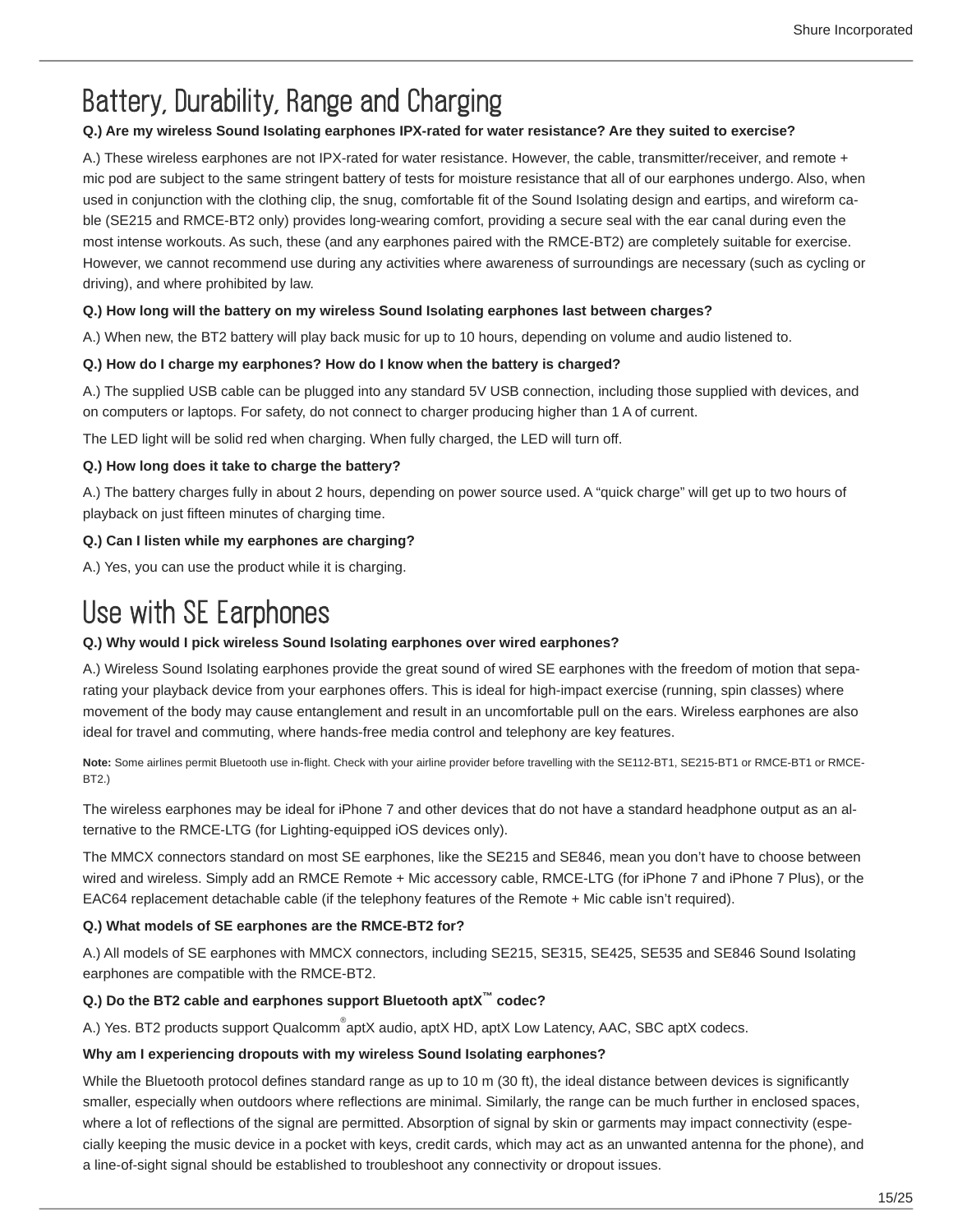#### **How can I get the most reliable wireless performance with BT2?**

Your Shure RMCE-BT2 supports multiple Bluetooth codecs: SBC, AAC, QualcommaptX audio, aptX HD, aptX Low Latency codecs. Bluetooth codecs/transmissions have varying wireless performance based on:

- Interference from other wireless devices
- Distance from source
- Physical barriers between source and receiver, such walls or people
- The density/size of the wireless transmission. (codec related)

iOS devices automatically set the codec, and an end user cannot make any changes, or choose a different codec. (iOS supports SBC and AAC only).

Android devices with the latest firmware updates can select which codec is used in the Bluetooth settings menu of your Android source.

**Note:** Android users: To maximize performance, and minimize signal dropouts, choose the codec that works best in your environment.

#### [www.shure.com/bt/codec](file:/xina/apache/htdocs/content/pubs/pdf/www.shure.com/bt/codec)

## <span id="page-15-0"></span>Accessories

- Earphone Sleeves
- Replacement Cables
- Carrying Cases
- Music Phone Accessory Cables
- Volume Control
- Adapters

For information about earphone accessories and other Shure products visit:

<http://www.shure.com/en-US/products/accessories>

### <span id="page-15-1"></span>Accessory Cables for Mobile Devices Quick Start Guides

RMCE cables are compatible with all Shure earphones.

- [Remote and Mic Lightning Cable for iOS \(RMCE-LTG\)](http://pubs.shure.com/guide/RMCE-LTG/en-US)
- [Remote and Mic Universal Cable for iOS and Android \(RMCE-UNI\)](http://pubs.shure.com/guide/RMCE-UNI/en-US)
- [Remote and Mic USB Cable for Android \(RMCE-USB\)](http://pubs.shure.com/guide/RMCE-USB/en-US)

### <span id="page-15-2"></span>In North America:

#### Custom Earphone Sleeves

Those who use earphones regularly for extended periods of time often find custom-fit molded sleeves offer the best comfort and sound isolation.Through a partnership between Shure Incorporated and Sensaphonics Hearing Conservation, custom sleeves are available for use with your Shure Sound Isolating™ Earphones.

Please contact Sensaphonics for more information.

#### Inserts d'écouteur sur mesure

Les personnes qui utilisent des écouteurs régulièrement pendant de longues périodes trouvent souvent que des inserts moulés sur mesure offrent le meilleur confort et la meilleure isolation acoustique. Grâce à un partenariat entre Shure Incorpo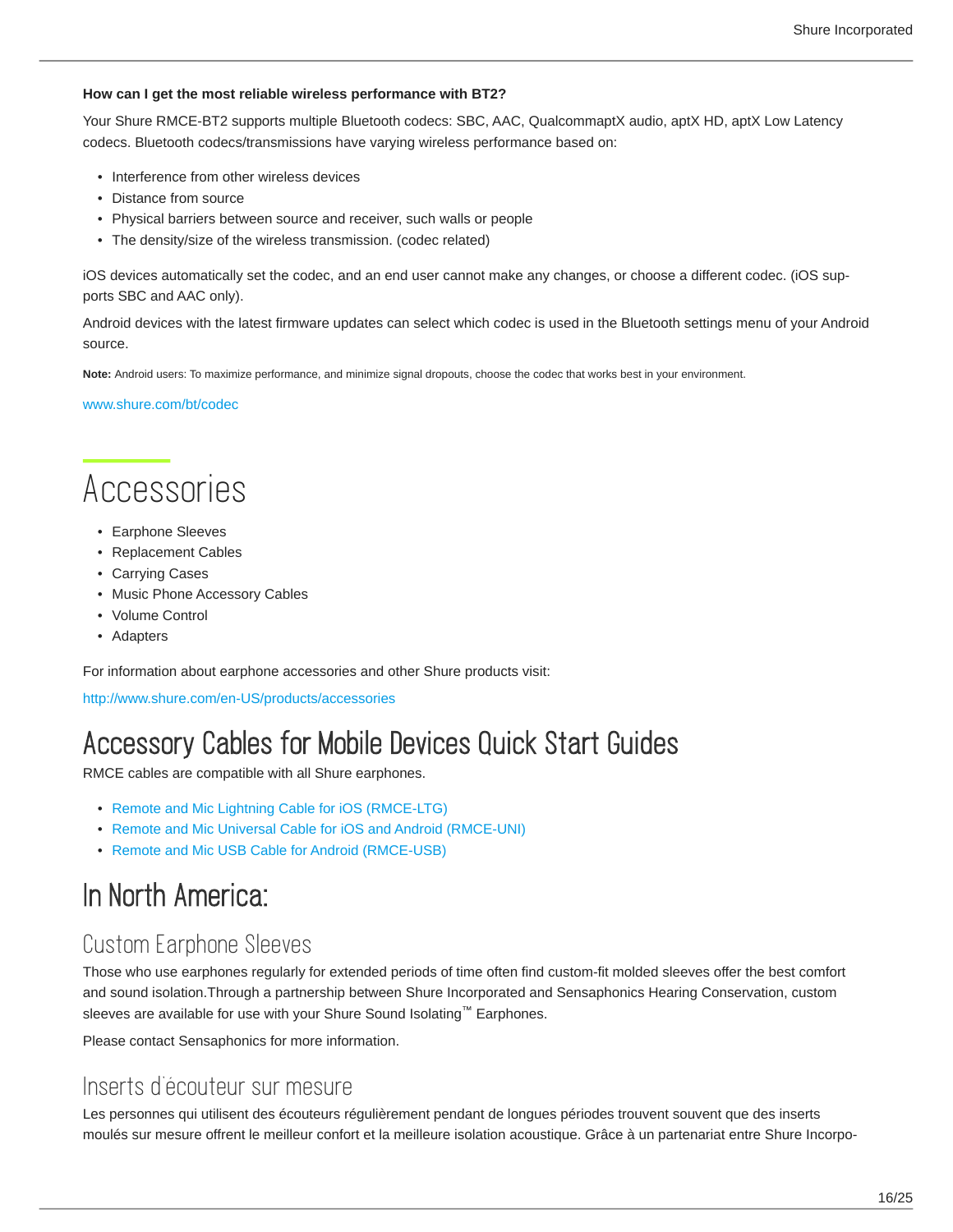rated et Sensaphonics Hearing Conservation, des inserts sur mesure sont disponibles pour les écouteurs Sound Isolating de Shure.

Prière de consulter Sensaphonics pour plus de détails.

#### Manguitos personalizados para auriculares

Quienes usan auriculares con regularidad por lapsos prolongados a menudo hallan que los manguitos moldeados a medida ofrecen la mejor comodidad y aislamiento del ruido. Por medio de una asociación de Shure Incorporated con Sensaphonics Hearing Conservation, se ofrecen manguitos personalizados para uso con los auriculares aislantes del ruido Sound Isolating de Shure.

Comuníquese con Sensaphonics para más información.



Sensaphonics Hearing Conservation 660 N. Milwaukee Avenue Chicago, IL 60622 Phone: In Chicago: (312) 432-1714 Toll Free: (877) 848-1714 E-mail: saveyourears@sensaphonics.com

<http://www.sensaphonics.com>

## <span id="page-16-0"></span>**Specifications**

#### Transducer Type

| <b>SE535/535LTD Red</b> | Triple balanced-armature drivers   |
|-------------------------|------------------------------------|
| <b>SE425</b>            | Dual balanced-armature drivers     |
| <b>SE315</b>            | Single High-Definition MicroDriver |
| <b>SE215</b>            | Single Dynamic MicroDriver         |

#### Sensitivity *at 1 kHz*

| $\frac{1}{2}$ $\frac{1}{2}$ |  |
|-----------------------------|--|
| 119 dB SPL/mW               |  |
| 109 dB SPL/mW               |  |
| 116 dB SPL/mW               |  |
| 107 dB SPL/mW               |  |
| 105 dB SPL/mW               |  |
|                             |  |

#### Impedance

*at 1 kHz*

| <b>SE535/535LTD Red</b> | $36\Omega$ |
|-------------------------|------------|
|-------------------------|------------|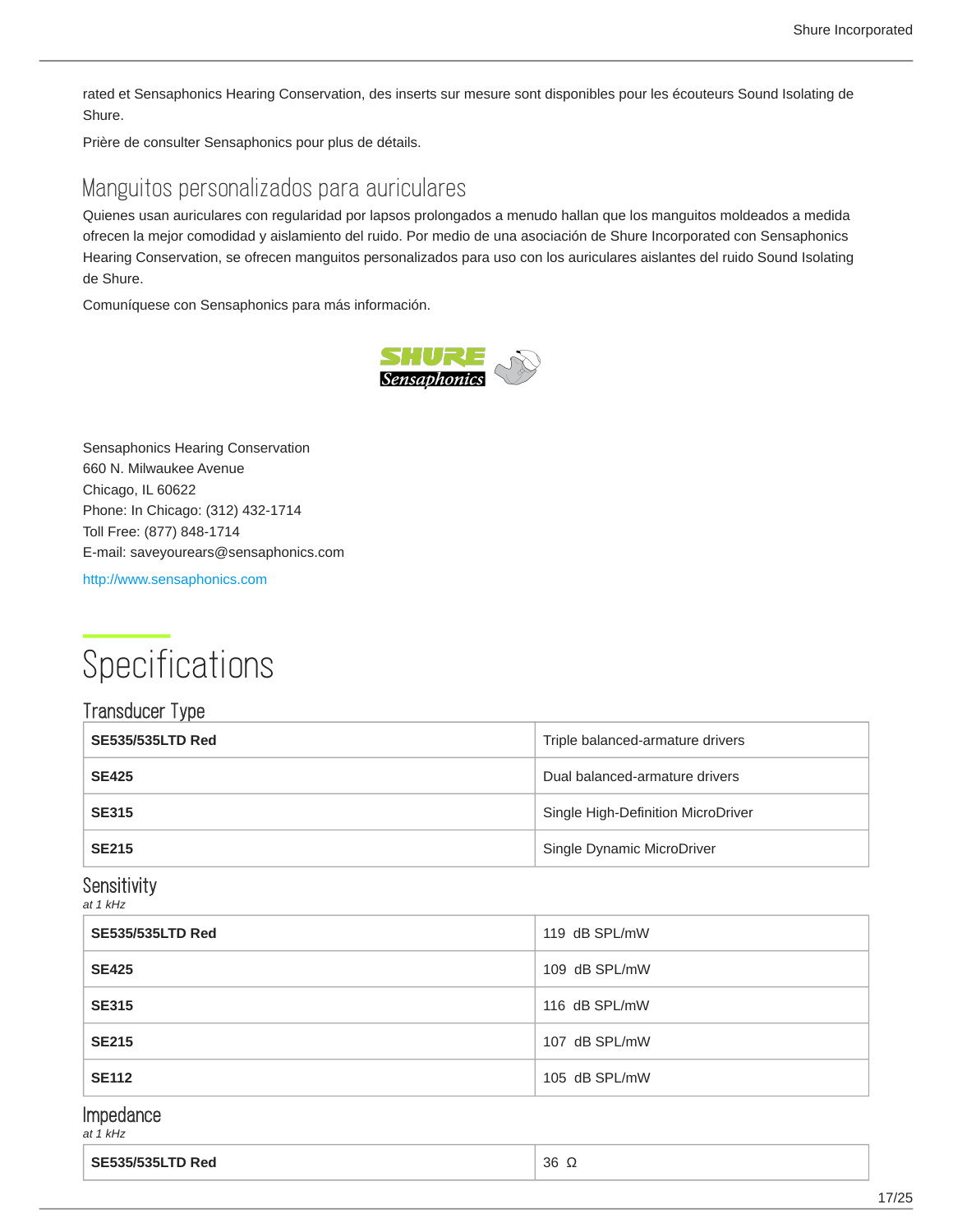| <b>SE425</b> | $22 \Omega$ |
|--------------|-------------|
| <b>SE315</b> | 27 Ω        |
| <b>SE215</b> | $17\Omega$  |
| <b>SE112</b> | $16\Omega$  |

#### Frequency Range

| <b>SE535</b>        | 18 Hz-19 kHz   |
|---------------------|----------------|
| <b>SE535LTD Red</b> | 18 Hz-19.5 kHz |
| <b>SE425</b>        | 20 Hz-19 kHz   |
| <b>SE315</b>        | 22 Hz-18.5 kHz |
| <b>SE215</b>        | 22 Hz-17.5 kHz |
| <b>SE112</b>        | 25 Hz-17 kHz   |

#### Input Connector

Gold-plated 3.5 mm (1/8") stereo mini jack plug with 6.35 mm (1/4") threaded adapter

#### Net Weight

| <b>SE535</b> | 30 g (1 oz.) |
|--------------|--------------|
| <b>SE425</b> | 30 g (1 oz.) |
| <b>SE315</b> | 30 g (1 oz.) |

#### Operating Temperature

| <b>SE535</b> | -18°C to 57°C (0°F to 135°F) |
|--------------|------------------------------|
| <b>SE425</b> | -18°C to 57°C (0°F to 135°F) |
| <b>SE315</b> | -18°C to 57°C (0°F to 135°F) |

#### Storage Temperature

| <b>SE535</b> | -29°C to 74°C (-20°F to 165°F) |
|--------------|--------------------------------|
| <b>SE425</b> | -29°C to 74°C (-20°F to 165°F) |
| <b>SE315</b> | -29°C to 74°C (-20°F to 165°F) |

## <span id="page-17-0"></span>Bluetooth Specifications

#### Integrated Microphone

| <b>RMCE-BT1</b> | <b>MEMS</b>     |
|-----------------|-----------------|
| RMCE-BT2        | <b>MEMS</b>     |
| Polar Pattern   |                 |
| <b>RMCE-BT1</b> | Omnidirectional |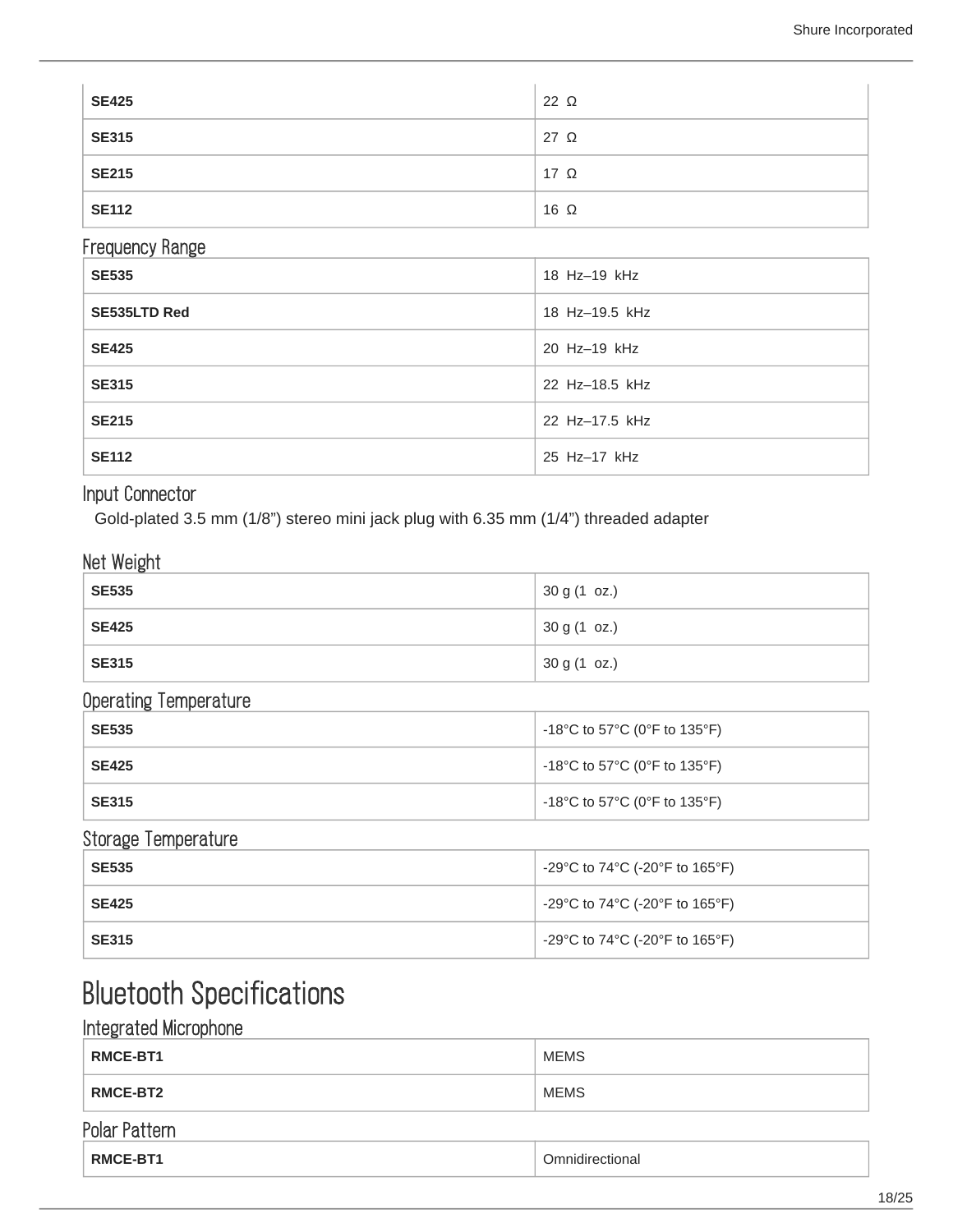| RMCE-BT2                    | Omnidirectional                                            |
|-----------------------------|------------------------------------------------------------|
| Sensitivity                 |                                                            |
| RMCE-BT1                    | -11 dBV at 1 kHz (Pa=94 dB SPL)                            |
| RMCE-BT2                    | -38 dBV at 1 kHz (Pa=94 dB SPL)                            |
| <b>Compatible Earphones</b> |                                                            |
| RMCE-BT1                    | All Shure detachable earphones with MMCX con-<br>nectivity |
| RMCE-BT2                    | All Shure detachable earphones with MMCX con-<br>nectivity |
| <b>Compatible Sources</b>   |                                                            |
| RMCE-BT1                    | Any A2DP Bluetooth stereo source                           |
| RMCE-BT2                    | Any A2DP Bluetooth stereo source                           |
| Antenna Type                |                                                            |
| RMCE-BT1                    | Chip                                                       |
| RMCE-BT2                    | Chip                                                       |
| Antenna Gain                |                                                            |
| RMCE-BT1                    | $+2.13$ dBi                                                |
| RMCE-BT2                    | $+1.6$ dBi                                                 |
| <b>Bluetooth Version</b>    |                                                            |
| <b>RMCE-BT1</b>             | 4.1                                                        |
| <b>RMCE-BT2</b>             | 5                                                          |
| <b>Operating Frequency</b>  |                                                            |
| RMCE-BT1                    | 2402 to 2480 MHz                                           |
| RMCE-BT2                    | 2402 to 2480 MHz                                           |
| <b>Modulation Type</b>      |                                                            |
| RMCE-BT1                    | <b>FHSS</b>                                                |
| RMCE-BT2                    | <b>FHSS</b>                                                |
| <b>RF Output Power</b>      |                                                            |
| RMCE-BT1                    | +5.38 dBm (E.I.R.P)                                        |
| RMCE-BT2                    | +7.45 dBm (E.I.R.P)                                        |
| <b>Supported Codecs</b>     |                                                            |
| RMCE-BT1                    | <b>SBC</b>                                                 |
| RMCE-BT2                    | aptX <sup>™</sup> , aptX HD, aptX Low Latency, SBC, AAC    |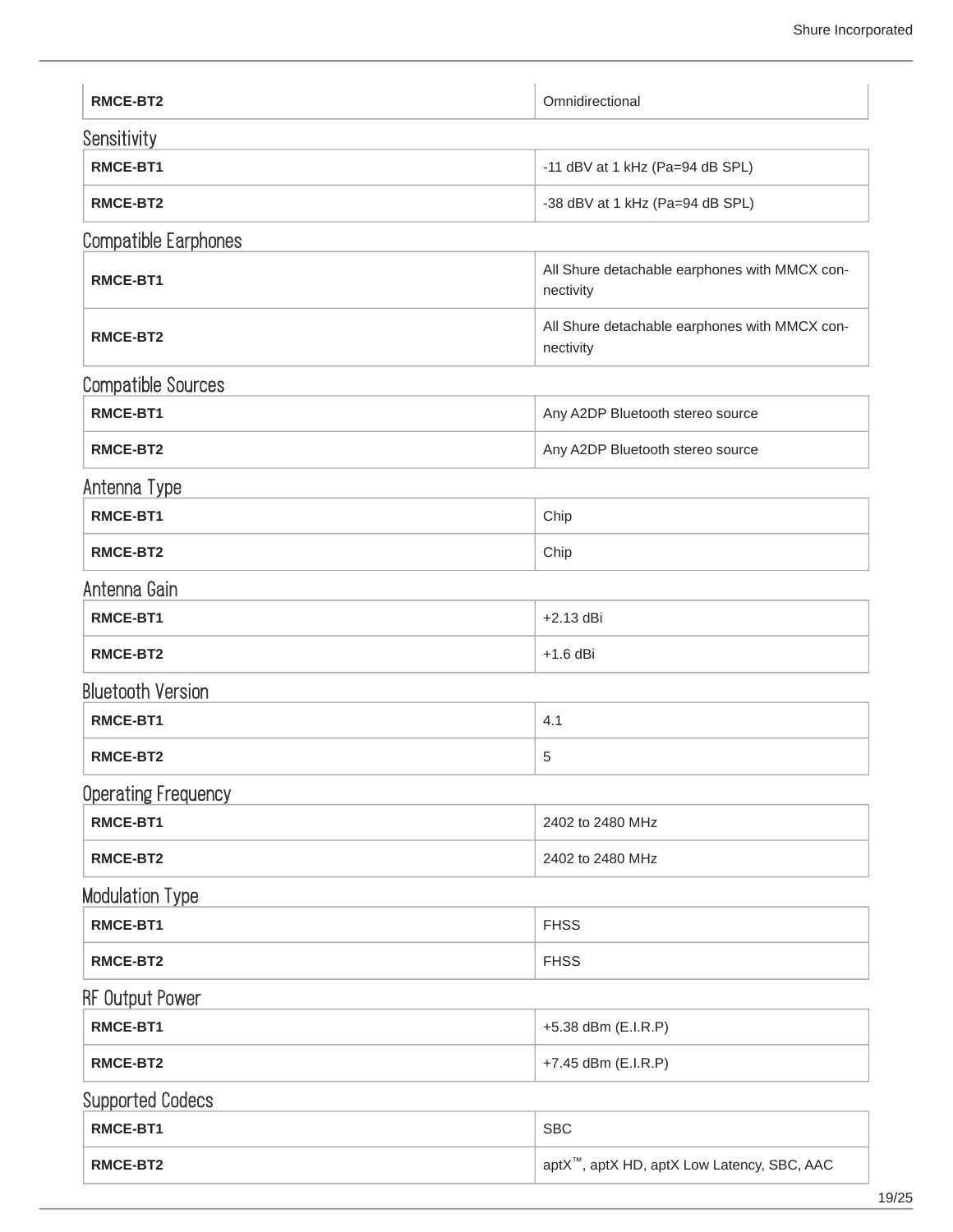#### Range

| - פי יי         |                          |
|-----------------|--------------------------|
| <b>RMCE-BT1</b> | $10 \text{ m}$ (32.8 ft) |
| RMCE-BT2        | $10 \text{ m}$ (32.8 ft) |

#### Dimensions

*Cable Length*

| <b>SE112-BT1</b> | 760.0 mm (29.9 in.) |
|------------------|---------------------|
| <b>RMCE-BT1</b>  | 790.0 mm (31.1 in.) |
| RMCE-BT2         | 736.6 mm (29.0 in.) |

#### Net Weight

| SE112-BT1 | 17.5 g (0.62 oz.) |
|-----------|-------------------|
| RMCE-BT1  | 13.8 g (0.47 oz.) |
| RMCE-BT2  | 18.0 g (0.63 oz.) |

#### Operating Temperature

| <b>SE215-BT1</b> | 0°C to 45°C (32°F to 113°F) |
|------------------|-----------------------------|
| <b>SE112-BT1</b> | 0°C to 45°C (32°F to 113°F) |
| RMCE-BT2         | 0°C to 45°C (32°F to 113°F) |

#### Storage Temperature

| <b>SE215-BT1</b> | -10°C to 50°C (14°F to 122°F)                                            |
|------------------|--------------------------------------------------------------------------|
| <b>SE112-BT1</b> | $-10^{\circ}$ C to 50 $^{\circ}$ C (14 $^{\circ}$ F to 122 $^{\circ}$ F) |
| RMCE-BT2         | $-10^{\circ}$ C to 50 $^{\circ}$ C (14 $^{\circ}$ F to 122 $^{\circ}$ F) |

## <span id="page-19-0"></span>Battery Specifications

| <b>Battery Type</b>       |                     |
|---------------------------|---------------------|
| RMCE-BT1                  | Rechargeable Li-Ion |
| RMCE-BT2                  | Rechargeable Li-Ion |
| Nominal Voltage           |                     |
| RMCE-BT1                  | 3.7 V DC            |
| RMCE-BT2                  | 3.7 V DC            |
| <b>Battery Life</b>       |                     |
| RMCE-BT1                  | up to 8 hours       |
| RMCE-BT2                  | up to 10 hours      |
| <b>Total Battery Life</b> |                     |
| RMCE-BT1                  | 120 mAh             |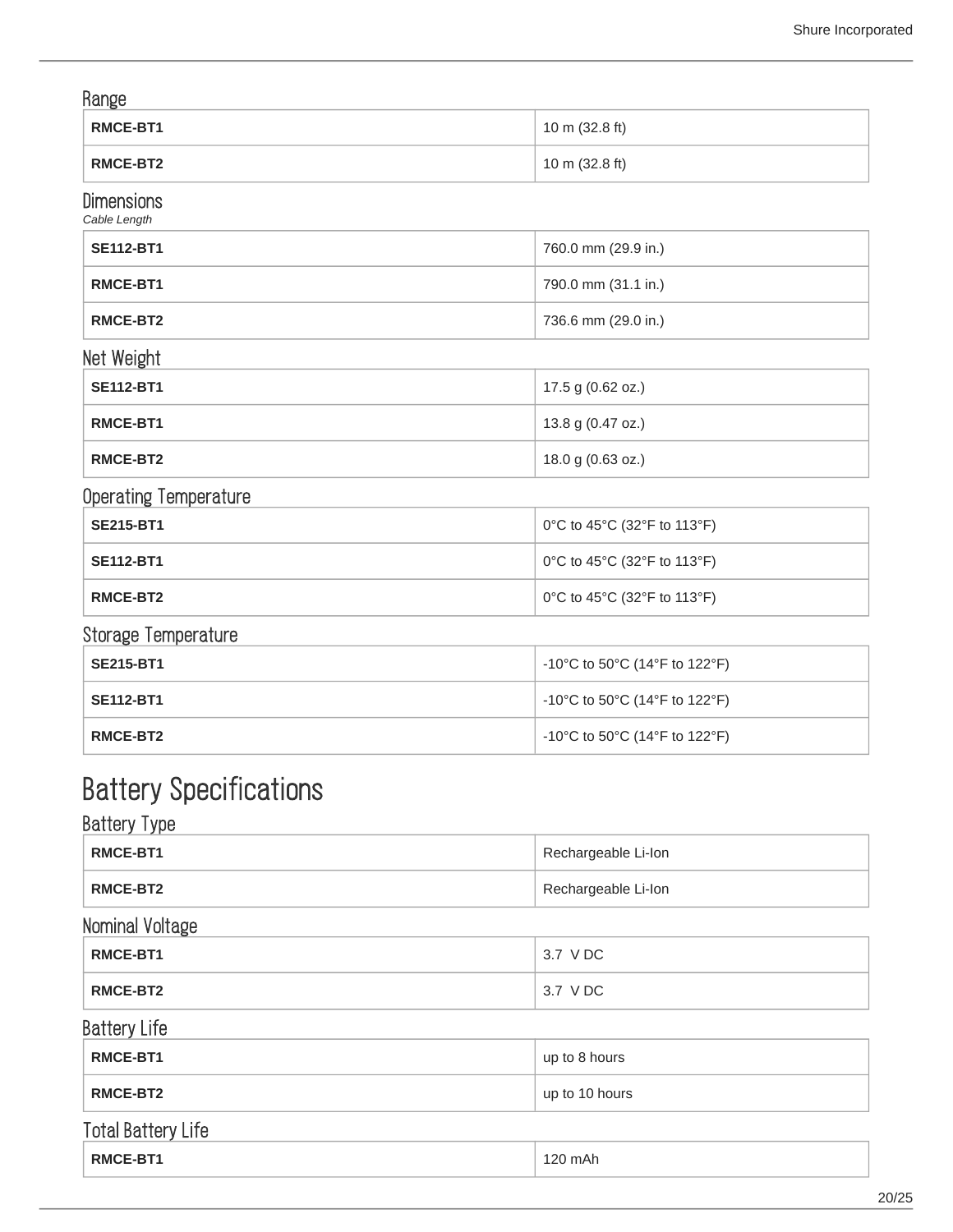| RMCE-BT2                                          | 200 mAh                                                        |
|---------------------------------------------------|----------------------------------------------------------------|
| <b>Charging Requirements</b><br><b>USB Source</b> |                                                                |
| RMCE-BT1                                          | 5 V DC, 100 mA, minimum                                        |
| RMCE-BT2                                          | 5 V DC, 100 mA, minimum                                        |
| <b>Charging Time</b>                              |                                                                |
| RMCE-BT1                                          | 2 hours                                                        |
| RMCE-BT2                                          | 2 hours                                                        |
| <b>Quick Charge</b>                               |                                                                |
| RMCE-BT1                                          | Up to 1.5 hours of play time with 15 minutes of<br>charge time |
| RMCE-BT2                                          | Up to 1.5 hours of play time with 15 minutes of<br>charge time |
| Battery Charging Temperature Range                |                                                                |
| RMCE-BT1                                          | 0 to 45 °C (32 to 113 °F)                                      |
| RMCE-BT2                                          | 0 to 45 °C (32 to 113 °F)                                      |

## <span id="page-20-0"></span>Headphone Amplifier Specifications

#### Output Noise

<span id="page-20-1"></span>

| RMCE-BT1                  | 8.5 uVrms                  |
|---------------------------|----------------------------|
| RMCE-BT2                  | 2.2 uVrms                  |
| THD+N<br><b>Typical</b>   |                            |
| RMCE-BT1                  | 0.1%                       |
| RMCE-BT2                  | 0.02%                      |
| <b>Frequency Response</b> |                            |
| RMCE-BT1                  | 10 to 22,000 Hz, +- 0.5 dB |
| RMCE-BT2                  | 10 to 22,000 Hz, +- 0.5 dB |
| Output Impedance          |                            |
| RMCE-BT1                  | $3.9\ \Omega$              |
| RMCE-BT2                  | $0.6\ \Omega$              |
|                           |                            |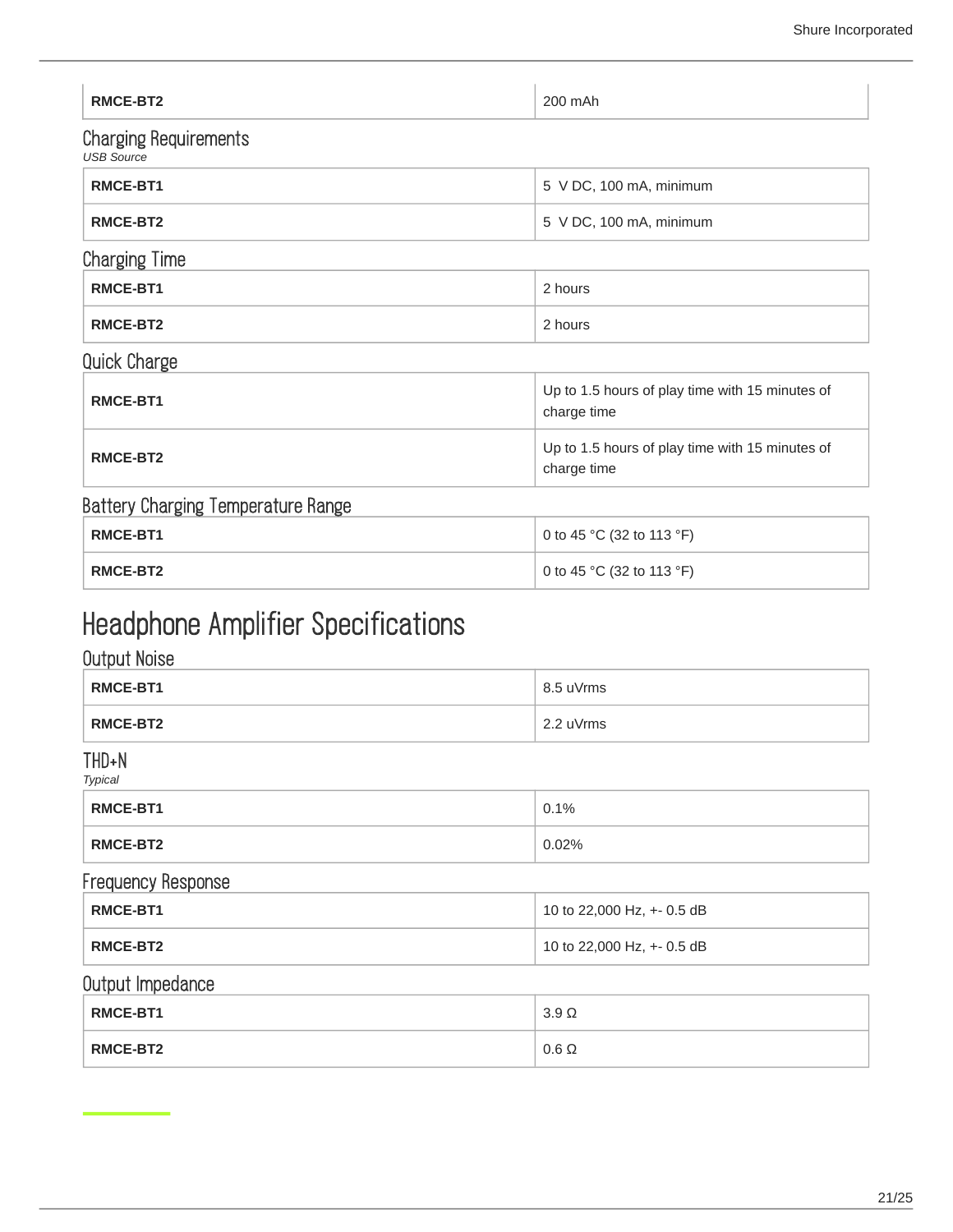## **Certifications**

Visit <http://www.shure.com/earphones>for the latest regulatory and compliance information.

**Note:** Testing is based on the use of supplied and recommended cable types. The use of other than shielded (screened) cable types may degrade EMC performance.

This product meets the Essential Requirements of all relevant European directives and is eligible for CE marking.

This equipment complies with IC RSS-102 radiation exposure limits set forth for an uncontrolled environment. This transmitter must not be co-located or operating in conjunction with any other antenna or transmitter.

Cet équipement est conforme aux limites d'exposition aux radiations IC CNR-102 établies pour un environnement non contrôlé. Cet émetteur ne doit pas être situé au même endroit ou fonctionner avec une autre antenne ou un autre émetteur.

This Class B digital apparatus complies with Canadian ICES-003. Cet appareil numérique de la classe B est conforme à la norme NMB-003 du Canada.

**CE Notice:** Hereby, Shure Incorporated declares that this product with CE Marking has been determined to be in compliance with European Union requirements. The full text of the EU declaration of conformity is available at the following site: [https://](https://www.shure.com/en-EU/support/declarations-of-conformity) [www.shure.com/en-EU/support/declarations-of-conformity](https://www.shure.com/en-EU/support/declarations-of-conformity).

Authorized European representative: Shure Europe GmbH Department: Global Compliance Jakob-Dieffenbacher-Str. 12 75031 Eppingen, Germany Phone: +49-7262-92 49 0 Fax: +49-7262-92 49 11 4 Email: EMEAsupport@shure.de



The Bluetooth word mark and logos are registered trademarks owned by the Bluetooth SIG, Inc. and any use of such marks by Shure Incorporated is under license. Other trademarks and trade names are those of their respective owners.



QualcommaptX is a product of Qualcomm Technologies, Inc. and/or its subsidiaries.

Qualcomm is a trademark of Qualcomm Incorporated, registered in the United States and other countries. aptX is a trademark of Qualcomm Technologies International, Ltd., registered in the United States and other countries.

Made for<br> *S***iPhone** | **iPad** | **iPod** 

Use of the Made for Apple badge means that an accessory has been designed to connect specifically to the Apple product(s) identified in the badge and has been certified by the developer to meet Apple performance standards. Apple is not responsible for the operation of this device or its compliance with safety and regulatory standards.

Apple, iPad, iPhone, iPod and Lightning are trademarks of Apple Inc., registered in the U.S. and other countries. tvOS is a trademark of Apple Inc. The trademark "iPhone" is used in Japan with a license from Aiphone K.K.

Mac $^{\circ}$  and Lightning $^{\circ}$  are registered trademarks of Apple Inc.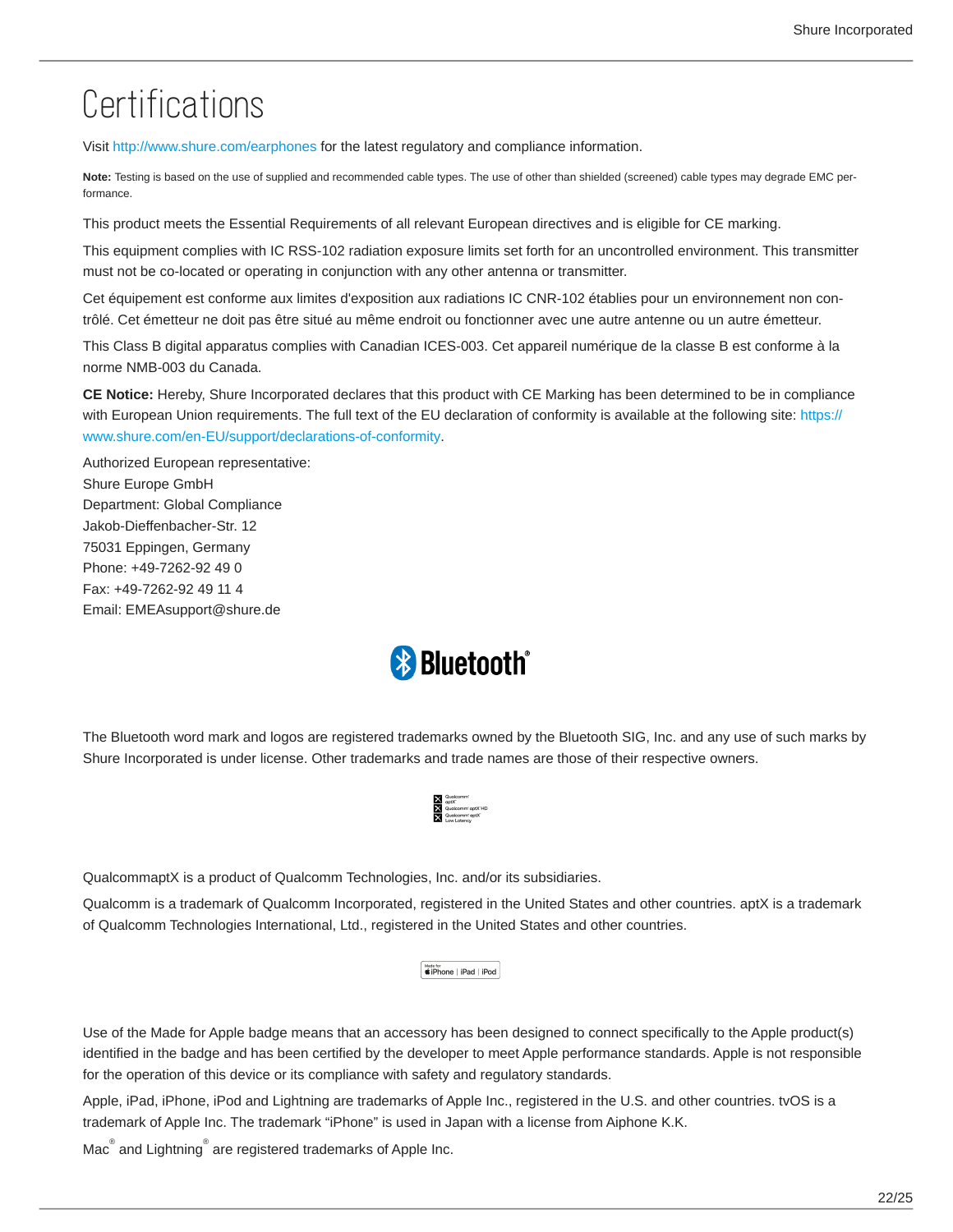## <span id="page-22-0"></span>LIMITED WARRANTY

Shure Incorporated ("Shure") hereby warrants to the original consumer purchaser only that, except as otherwise specified below, this product will be free in normal use of any defects in materials and workmanship for a period of two (2) years from the consumer's original date of purchase directly from Shure or from a Shure-authorized reseller.

Any rechargeable batteries contained in or packaged with this product are so warranted for a period of one (1) year from the consumer's original date of purchase. However, rechargeable batteries are consumable and their capacity will be reduced over time based on temperature, amount of time in storage, charging cycles, and other factors; hence reduction in battery capacity does not constitute a defect in material or workmanship.

At its sole option, Shure will repair or replace the defective product and promptly return it to you. In order for this warranty to be valid, the consumer must, at the time the product is returned, provide proof of purchase in the form of the original purchase receipt directly from Shure or from a Shure-authorized reseller. If Shure elects to replace the defective product, then Shure reserves the right to replace the defective product with another product of the same model or a model of at least comparable quality and features in Shure's sole determination.

If you believe this product is defective within the warranty period, carefully repack the unit, insure it and return it with proof of purchase, postage prepaid, to Shure Incorporated, Attention: Service Department, at the address below.

Outside of the United States, return the product to your dealer or Authorized Service Center. Addresses are listed on www.Shure.com or can be obtained by contacting Shure at the address listed below.

This warranty is not transferable. This warranty does not apply in cases of abuse or misuse of the product, use contrary to Shure's instruction, ordinary wear and tear, an act of God, negligent use, purchase from a party other than Shure or a Shureauthorized reseller, unauthorized repair, or modification of the product.

ALL IMPLIED WARRANTIES OF MERCHANTABILITY OR FITNESS FOR A PARTICULAR PURPOSE ARE HEREBY DIS-CLAIMED TO THE EXTENT PERMITTED UNDER APPLICABLE LAWS AND, TO THE EXTENT NOT PERMITTED, ARE HEREBY LIMITED TO THE DURATION AND TERMS OF THIS WARRANTY. SHURE ALSO HEREBY DISCLAIMS ALL LIABILITY FOR INCIDENTAL, SPECIAL, OR CONSEQUENTIAL DAMAGES.

Some states do not allow limitations on how long an implied warranty lasts, or the exclusion or limitation of incidental or consequential damages, so the above limitation may not apply to you. This warranty gives you specific legal rights, and you may have other rights which vary from state to state.

This warranty does not restrict the rights of the consumer mandated under applicable laws.

THIS WARRANTY SUPERSEDES ALL OTHER WARRANTIES THAT ARE ASSOCIATED OR INCLUDED WITH THIS PROD-UCT, EXCEPT THAT ANY SOFTWARE CONTAINED IN OR PACKAGED WITH THIS PRODUCT IS EXCLUDED FROM THIS WARRANTY AND INSTEAD SHALL BE COVERED BY THE WARRANTY, IF ANY, PROVIDED IN SHURE'S END USER LI-CENSE AGREEMENT ACCOMPANYING SUCH SOFTWARE.

## <span id="page-22-1"></span>FOR ORIGINAL PURCHASES IN AUSTRALIA ONLY

### LIMITED WARRANTY AGAINST DEFECTS

Shure Incorporated ("Shure") hereby warrants to the original consumer purchaser in Australia only that, except as otherwise specified below, this product will be free in normal use of any defects in materials and workmanship for a period of two (2) years from the consumer's original date of purchase directly from Shure or from a Shure-authorized reseller.

Any rechargeable batteries contained in or packaged with this product are so warranted for a period of one (1) year from the consumer's original date of purchase. However, rechargeable batteries are consumable and their capacity will be reduced over time based on temperature, amount of time in storage, charging cycles, and other factors; hence reduction in battery capacity does not constitute a defect in material or workmanship.

At its sole option, Shure will repair or replace the defective product and promptly return it to you. In order for this warranty to be valid, the consumer must, at the time the product is returned, provide proof of purchase in the form of the original purchase re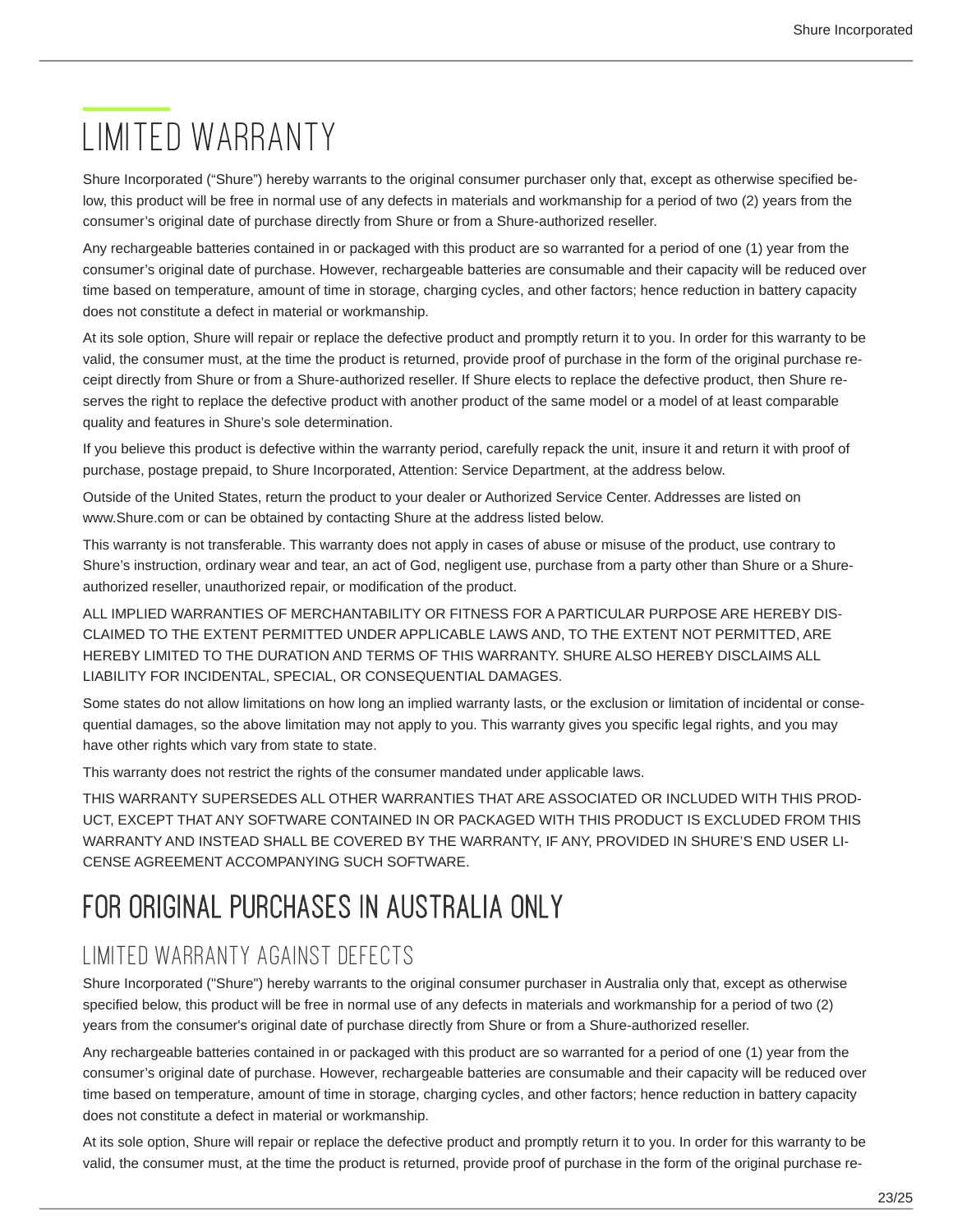ceipt directly from Shure or from a Shure-authorized reseller. If Shure elects to replace the defective product, then Shure reserves the right to replace the defective product with another product of the same model or a model of at least comparable quality and features in Shure's sole determination.

If you believe this product is defective within the warranty period, carefully repack the unit, insure it and return it with proof of purchase, postage prepaid, to Shure Incorporated, Attention: Service Department, at the address below.

Outside of the United States, return the product to your dealer or Authorized Service Center. Addresses are listed on www.Shure.com or can be obtained by contacting Shure at the address listed below.

This warranty is not transferable. This warranty does not apply in cases of abuse or misuse of the product, use contrary to Shure's instruction, ordinary wear and tear, an act of God, negligent use, purchase from a party other than Shure or a Shureauthorized reseller, unauthorized repair, or modification of the product.

ALL IMPLIED WARRANTIES OF MERCHANTABILITY OR FITNESS FOR A PARTICULAR PURPOSE ARE HEREBY DIS-CLAIMED TO THE EXTENT PERMITTED UNDER APPLICABLE LAWS AND, TO THE EXTENT NOT PERMITTED, ARE HEREBY LIMITED TO THE EXTENT PERMITTED TO THE DURATION AND TERMS OF THIS WARRANTY. SHURE ALSO HEREBY DISCLAIMS ALL LIABILITY FOR INCIDENTAL, SPECIAL, OR CONSEQUENTIAL DAMAGES FOR ANY PUR-CHASER ACQUIRING THIS PRODUCT, EXCEPT THAT THIS DOES NOT CONSTITUTE A DISCLAIMER OF RIGHTS GUAR-ANTEED TO ANY "CONSUMER" UNDER THE AUSTRALIAN CONSUMER LAW.

This warranty gives purchasers of this product in Australia specific legal rights which are in addition to the rights and remedies of consumers under the Australian Consumer Law, which cannot be excluded or limited. If you are a "consumer" under the Australian Consumer Law, you are entitled to a replacement or refund for a major failure and for compensation for any other reasonably forseeable loss or damage. You are also entitled to have the goods repaired or replaced if the goods fail to be of acceptable quality and the failure does not amount to a major failure.

THIS WARRANTY SUPERSEDES ALL OTHER WARRANTIES THAT ARE ASSOCIATED OR INCLUDED WITH THIS PROD-UCT, EXCEPT THAT ANY SOFTWARE CONTAINED IN OR PACKAGED WITH THIS PRODUCT IS EXCLUDED FROM THIS WARRANTY AND INSTEAD SHALL BE COVERED BY THE WARRANTY, IF ANY, PROVIDED IN SHURE'S END USER LI-CENSE AGREEMENT ACCOMPANYING SUCH SOFTWARE.

## <span id="page-23-0"></span>Service and Repair Information

Service and repair for Shure products is handled by Shure Incorporated and our Authorized Distribution Centers. Click "Get Started" to follow a sequence of steps that will help you to determine whether your product needs to be sent off for service or repair and direct you to the necessary actions.

**Note:** To receive service or repairs for your Shure product, you will be required to mail us your product.

[Start the Service and Repair Process](http://www.shure.com/americas/support/service-repair#step-1)

### <span id="page-23-1"></span>Service Centers

#### **United States, Canada, Latin America, Caribbean**

Shure Incorporated Attn: Service Department 945 Chaddick Dr. Wheeling, IL 60090-6449 U.S.A.

#### **Europe, Middle East, and Africa**

Shure Europe GmbH Attn: Service Jakob-Dieffenbacher-Str. 12, 75031 Eppingen, Germany

#### **IndonesiaService Center Resmi:**

Jakarta Hotline (021) 612 6388 Medan (061) 6612550